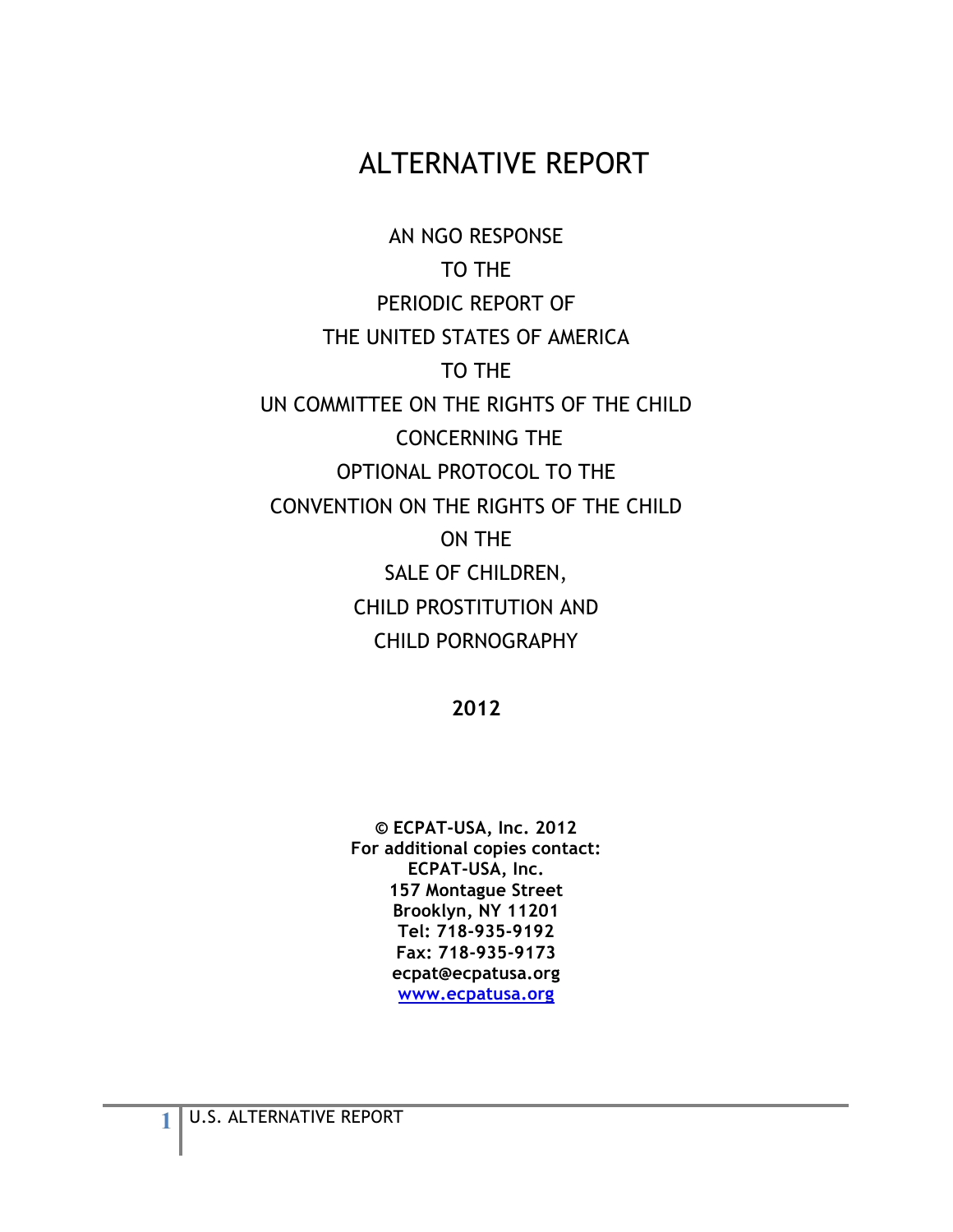The NGO Alternative Report to the UN Committee on the Rights of the Child on UNCRC Alternate Report Signatories To The Periodic Report of the United States of America to the UN Committee on the Rights of the Child Concerning the Optional Protocol to the Convention on the Rights of the Child on the Sale of Children, Child Prostitution and Child Pornography.

Submitting Organizations:

A Future. Not A Past Auburn Seminary Breaking Free Center for the Human Rights of Children, Loyola University Chicago Chicago Alliance Against Sexual Exploitation Chrysalis Health Congregation of Sisters of St. Joseph, Brentwood, New York Covenant House International Daughters of Charity Dignity Health Dominican Sisters of Sparkill Eastchester Presbyterian Church Empire State Coalition of Youth and Family Services ECPAT-USA Edmund Rice International FAIR Girls The Family Partnership General Board of Church and Society, United Methodist Church Global Potential The Grail Innocents at Risk International Council of Jewish Women (ICJW) International Federation of Business and Professional Women International Presentation Association of the Sisters of the Presentation Juvenile Justice Fund Kristi House, Inc. Leadership Team of the Sisters of St. Dominic, Blauvelt, N.Y. LifeWay Network Inc Maryknoll Sisters of St. Dominic, Inc Media Voices for Children Minnesota Indian Women's Resource Center My Sisters' Place NGO Committee to Stop Trafficking in Persons North Carolina Stop Human Trafficking Pan Pacific South East Asia Women's Association Polaris Project Rabbis for Human Rights-North America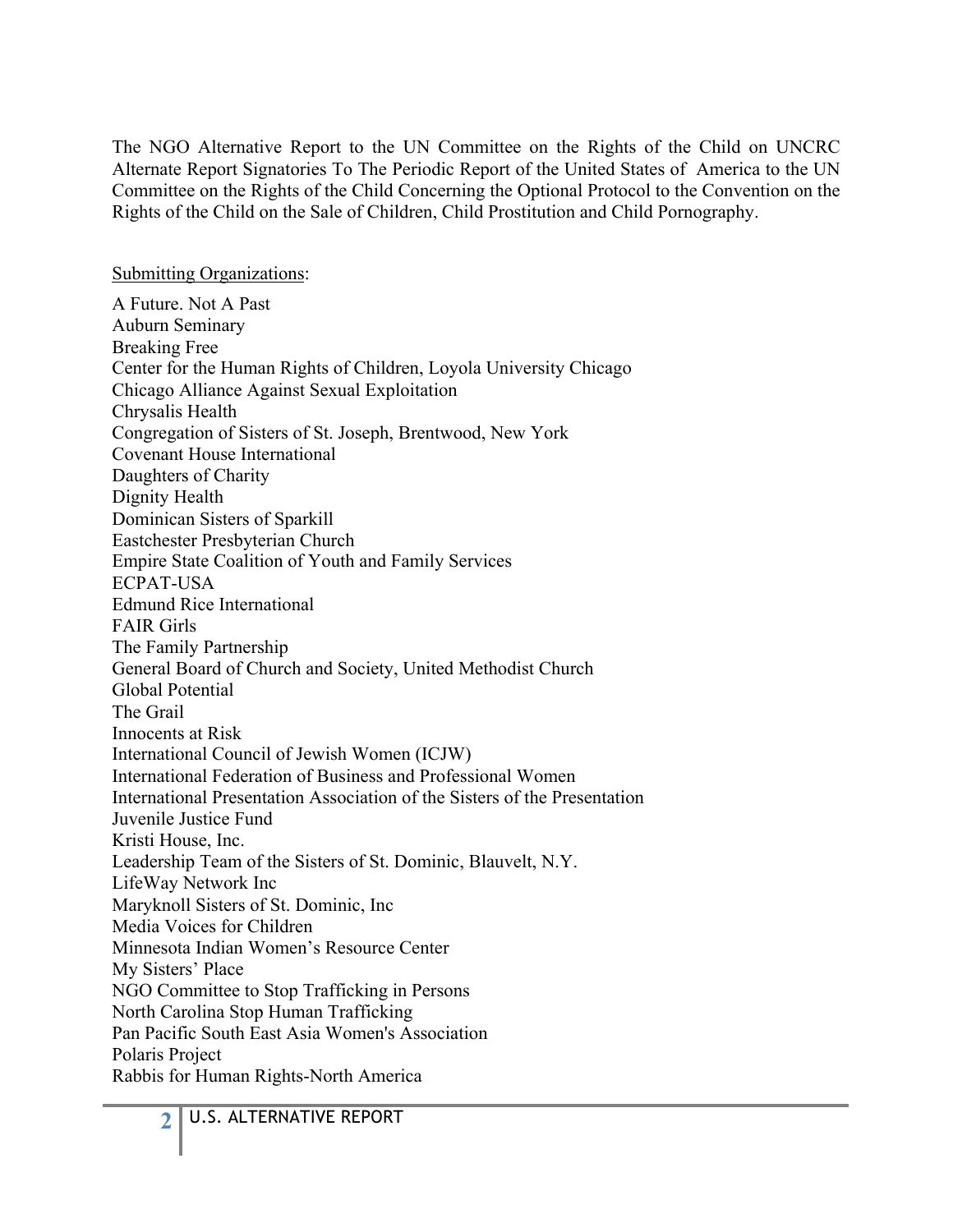Restore NYC, Inc. Safe House of Hope, Inc. Salesian Missions, Inc. School Sisters of Notre Dame, Atlantic Midwest Province ShadowChildren, Inc. Shared Hope International Sisters of Notre Dame Sisters of Notre Dame de Namur Sisters of St. Dominic of Caldwell, NJ Sisters of St. Joseph of Carondelet, Albany, NY Province Sisters of the Divine Compassion Sisters of the Good Shepherd Province of New York Sisters of the Presentation of the Blessed Virgin Mary (New Windsor) Social Justice Committee of the UU Congregation at Shelter Rock Street GRACE To Love Children Educational Foundation International Inc. Tri-State Coalition for Responsible Investment Underground Justice and Mercy Center United Nations Association of New York Ursuline Sisters of Tildonk, US Province With More Than Purpose World ORT Union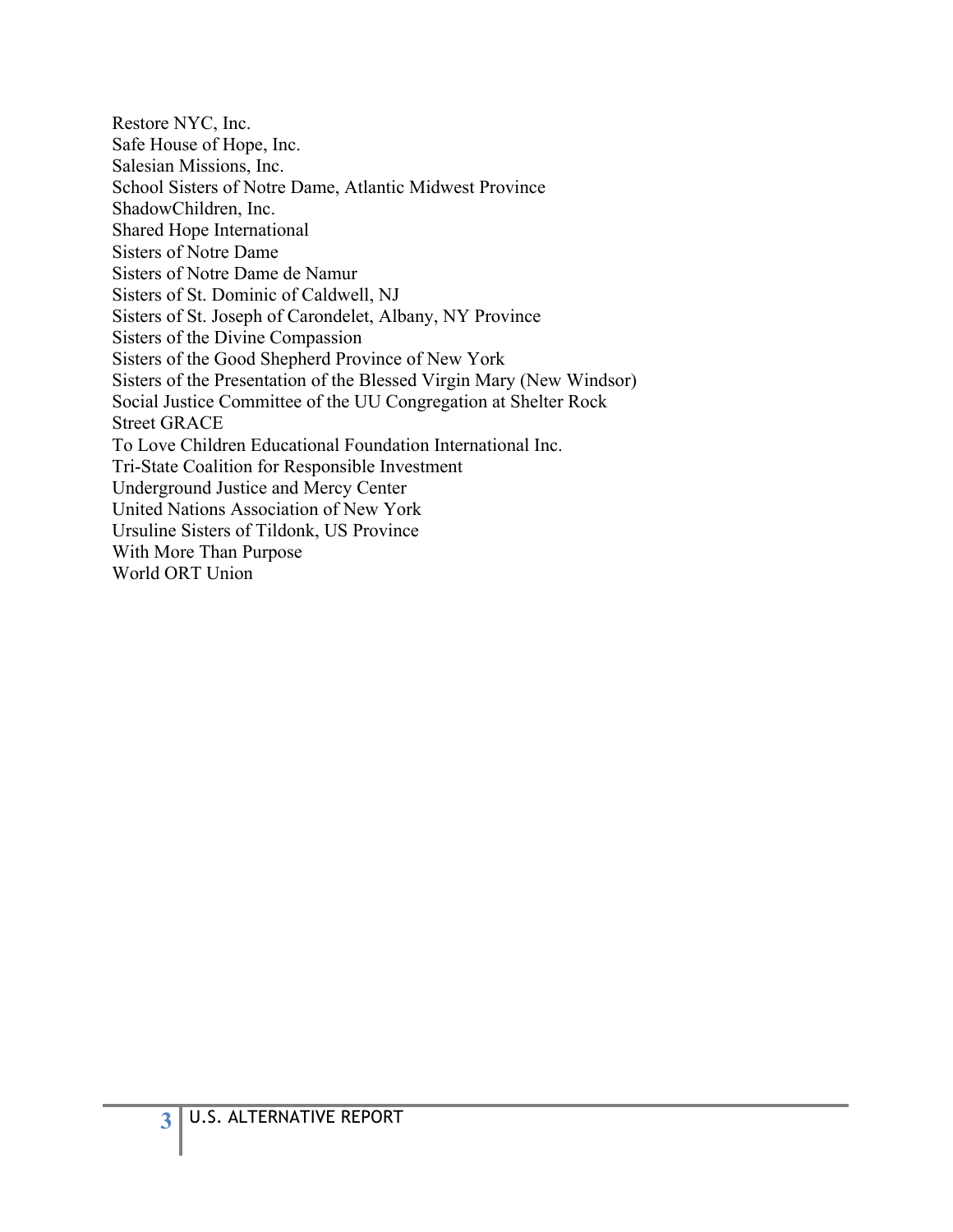## **ACKNOWLEDGEMENTS**

Written for the UN Committee on the Rights of the Child by Sara Ann Friedman of ECPAT-USA

We thank those who contributed critical content to the report: Natnael Moges, Katherine Kaufka Walts, Eliza Reock, Samantha Vardaman, Jonathan Todres, Sydney Rose, Howard Davidson, Meg Gallagher, Kristyn Peck and Jamie Welch.

In addition, we owe a debt of gratitude to the following individuals for their invaluable help in research and editing: Sydney Rose, Angela Chung and Tanya Mir. And special thanks to Jonathan Todres for his incisive and thoughtful reading and comments.

This report is submitted to the UN Committee on the Rights of the Child by the organizations named in the accompanying cover sheet.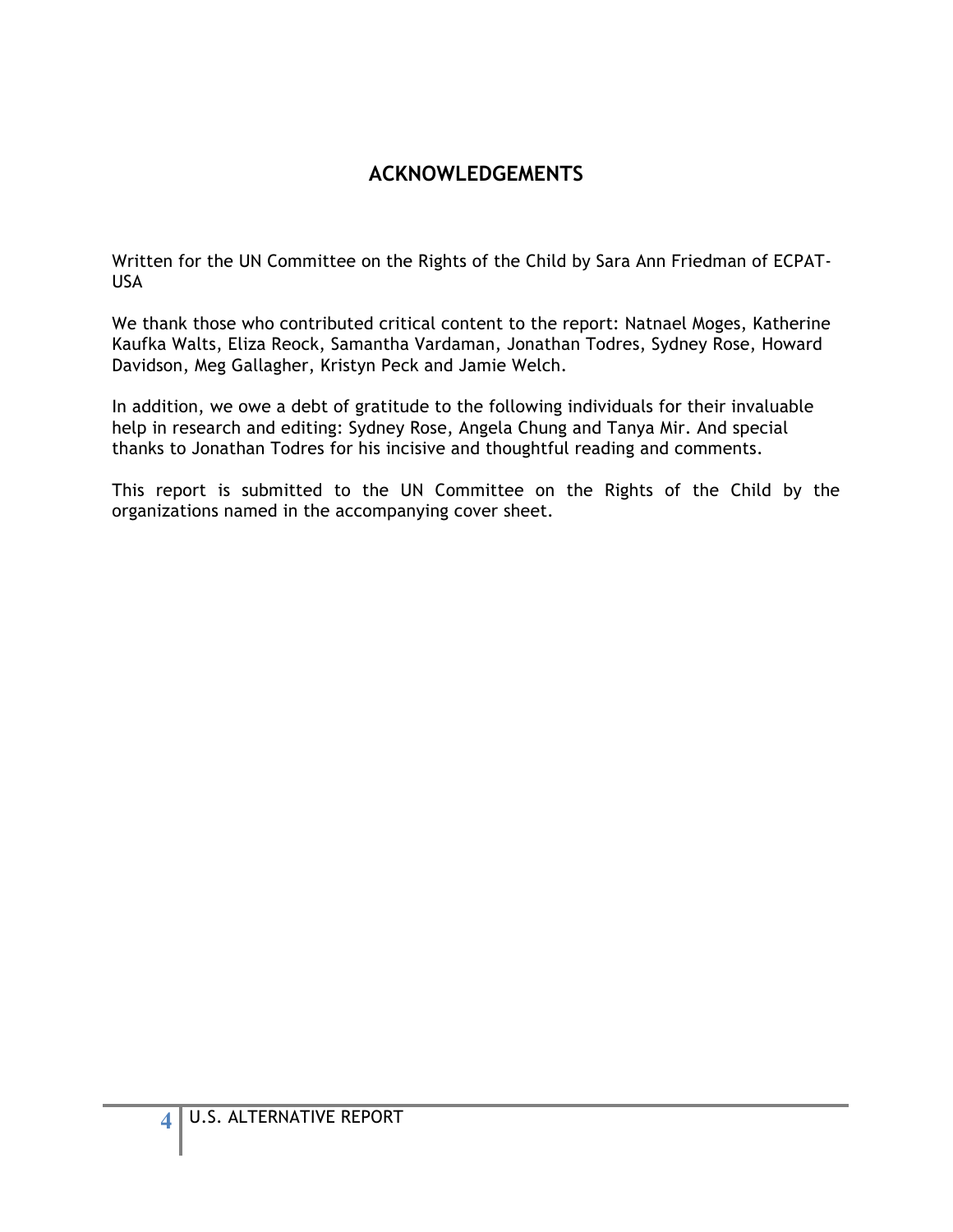### **GLOSSARY OF TERMS AND ACRONYMS**

**ATS:** Adoptions Tracking Service

**BJS:** Bureau of Justice Statistics

**CAPTA:** Child Abuse Prevention and Treatment Act

**CBP:** Customs and Border Protection

**CSEC:** Commercial Sexual Exploitation of Children

**CPS:** Child Protective Services

**DHHS:** Department of Health and Human Services

**DHS:** Department of Homeland Security

**DOJ:** Department of Justice

**DOS:** Department of State

**DUCS:** Department of Unaccompanied Children

**FYSB:** Family and Youth Services Bureau

**HTRS:** Human Trafficking Reporting System

**IAA:** Inter-Country Adoption Act

**ISIM:** Institute for the Study of International Migration

**LPR**: Lawful Permanent Residents

**LGBT:** Lesbian, Gay, Bisexual and Transgender

**NCMEC:** National Center for Missing and Exploited Children

**NHTRC:** National Human Trafficking Resource **Center** 

**OPSC:** Optional Protocol to the Convention on the Rights of the Child on the Sale of Children, Child Prostitution and Child Pornography

**ORR:** Office of Refugee Resettlement

**TVPA:** Trafficking of Victims Protection Act

**UNCRC:** United Nations Committee on the Rights of the Child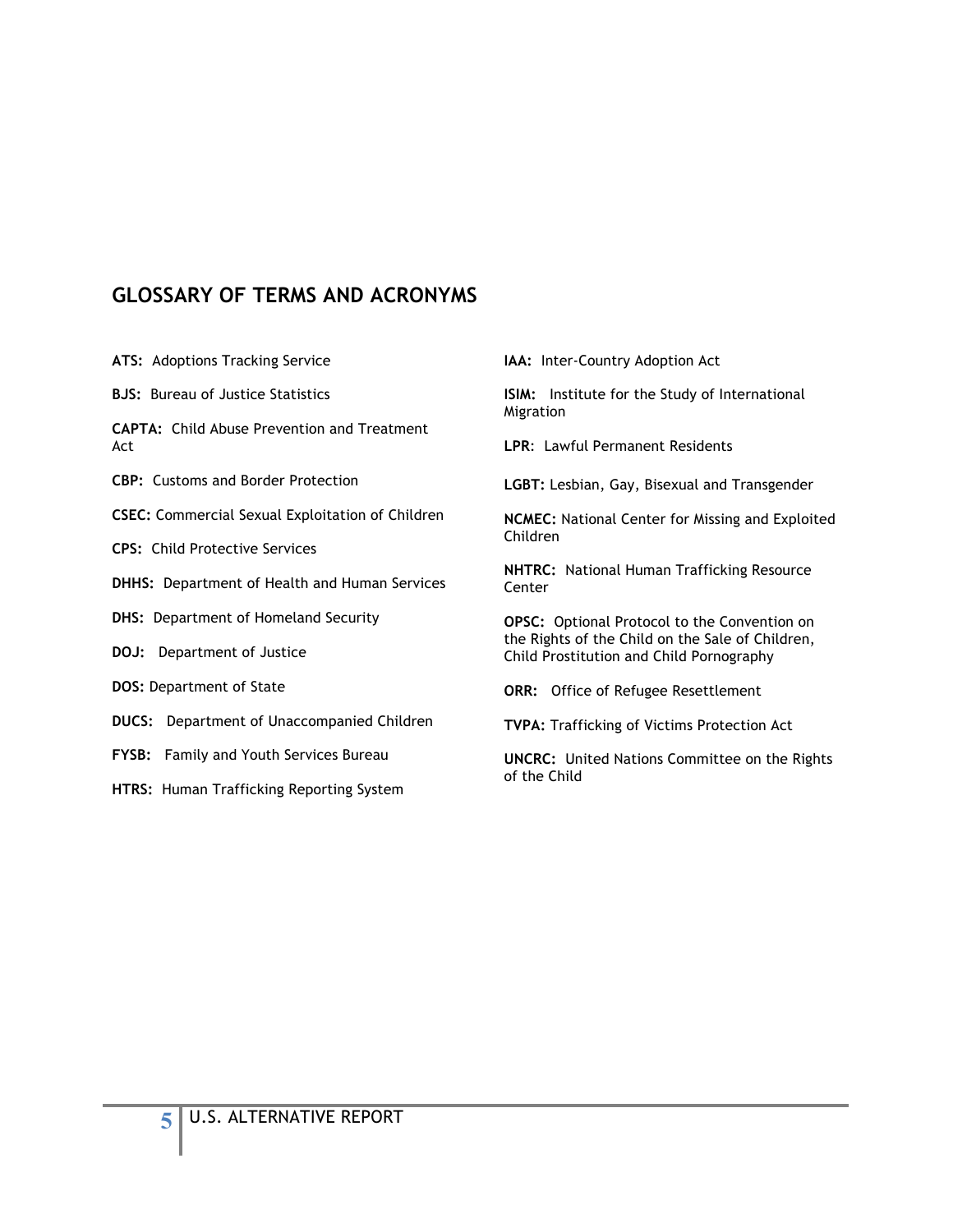## **CONTENTS**

| Introduction                                                                 |                   |
|------------------------------------------------------------------------------|-------------------|
| <b>General Observations and Findings</b>                                     | 8                 |
| Data                                                                         | $12 \overline{ }$ |
| Prevention of the Sale of Children, Child Pornography and Child Prostitution | 16                |
| <b>Prohibition and Related Matters</b>                                       | 21                |
| Adoption                                                                     | 22                |
| <b>Rights of Child Victims</b>                                               | 24                |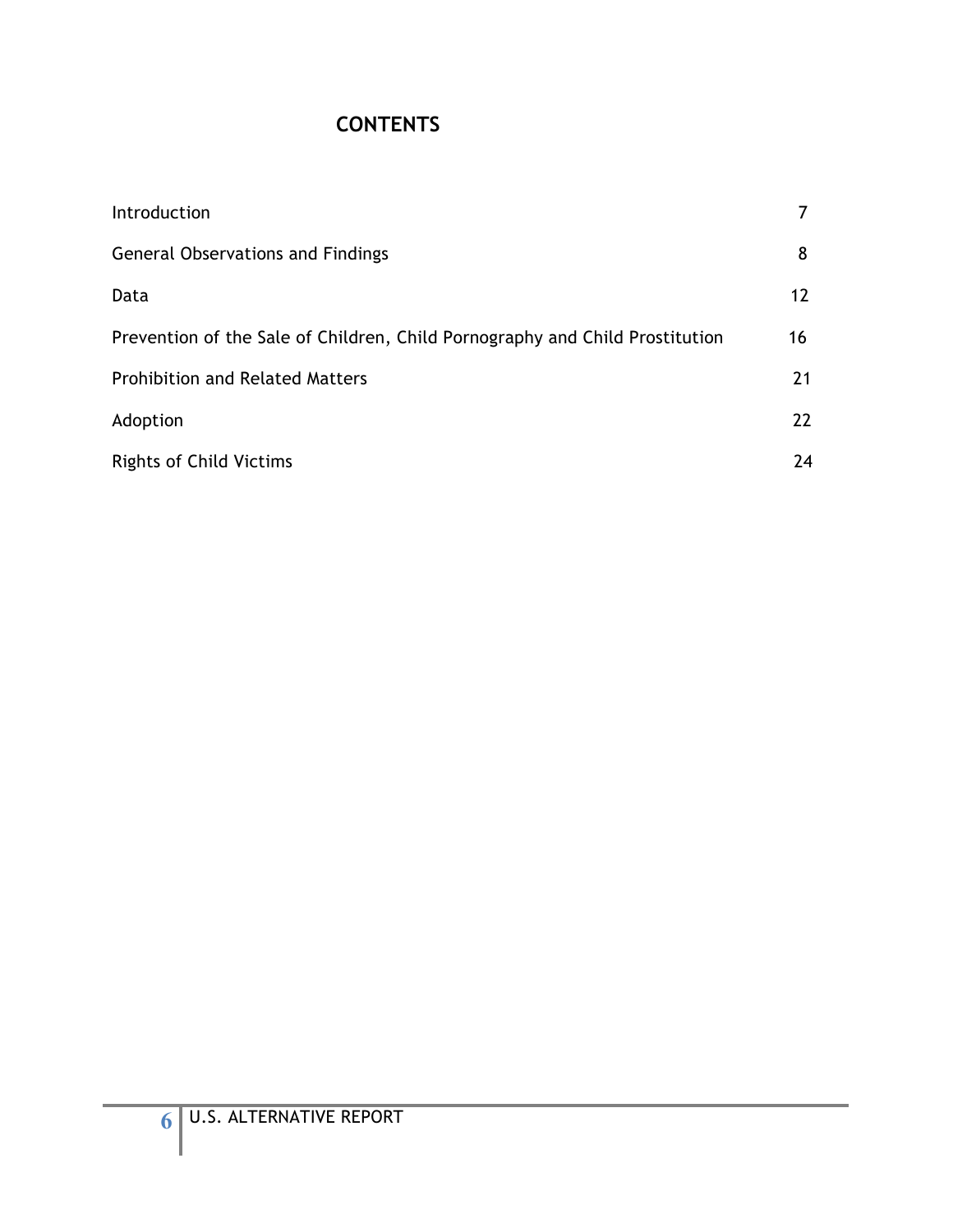## **INTRODUCTION**

This NGO Alternative Report is a response to the U.S. government's periodic report to the UN Committee on the Rights of the Child (UNCRC) on its work to implement the Optional Protocol to the Convention on the Rights of the Child on the Sale of Children, Child Prostitution and Child Pornography (OPSC).

Organized by ECPAT USA, this report is a collaborative effort of NGOs, service providers and advocates who are working on the ground with and for sexually exploited children in the United States. It was developed in the following way: 1. Meetings held in three cities (New York City sponsored by ECPAT-USA; Washington, DC sponsored by Shared Hope International; and Chicago, IL sponsored by Loyola University Center for the Human Rights of Children) where representatives of more than 15 organizations proposed what should be in the report based on their experience, and some expanded their views in follow-up written suggestions. 2. Preparing a draft that includes written feedback. 3. Submitting the draft to NGOs for comment. 4. This final draft signed by NGOs and submitted to the UN Committee on the Rights of the Child (UNCRC or the Committee).

The information in this report was compiled, edited and written by Sara Ann Friedman in close consultation with ECPAT USA. The authors include everyone who contributed to it, whether in person or in writing.

The U.S. government report was long and detailed. The Alternative Report confines itself to critiquing those issues that its contributors feel are most critical and about which we are most knowledgeable. It does not cover areas that we believe the U.S. is performing adequately or about which we have insufficient information to provide significant comment.

The Alternative Report identifies gaps both in the U.S. government report itself and in actions the U.S. has taken to implement the OPSC. Recognizing the inherent challenges of the task, this report points out the obstacles and comments on where the U.S. government can do better to ensure that children are protected from the violations covered by the OPSC. We also want to note that two years have passed since the U.S. submitted its periodic report and that more has been done in that time. We acknowledge this progress.

Two final points: The Alternative Report uses the phrase "commercial sexual exploitation of children" (CSEC) interchangeably with "child sex trafficking." This is because the Trafficking Victims Protection Act (and its reauthorizations referred to as the TVPA throughout this report) specifically defines anyone under the age of 18 who is "induced to perform" a commercial sex act as a victim of human trafficking and entitled to protection. This serves the important purpose of distinguishing children from adults for whom "force, fraud or coercion" is required to be declared a victim. Moreover, much of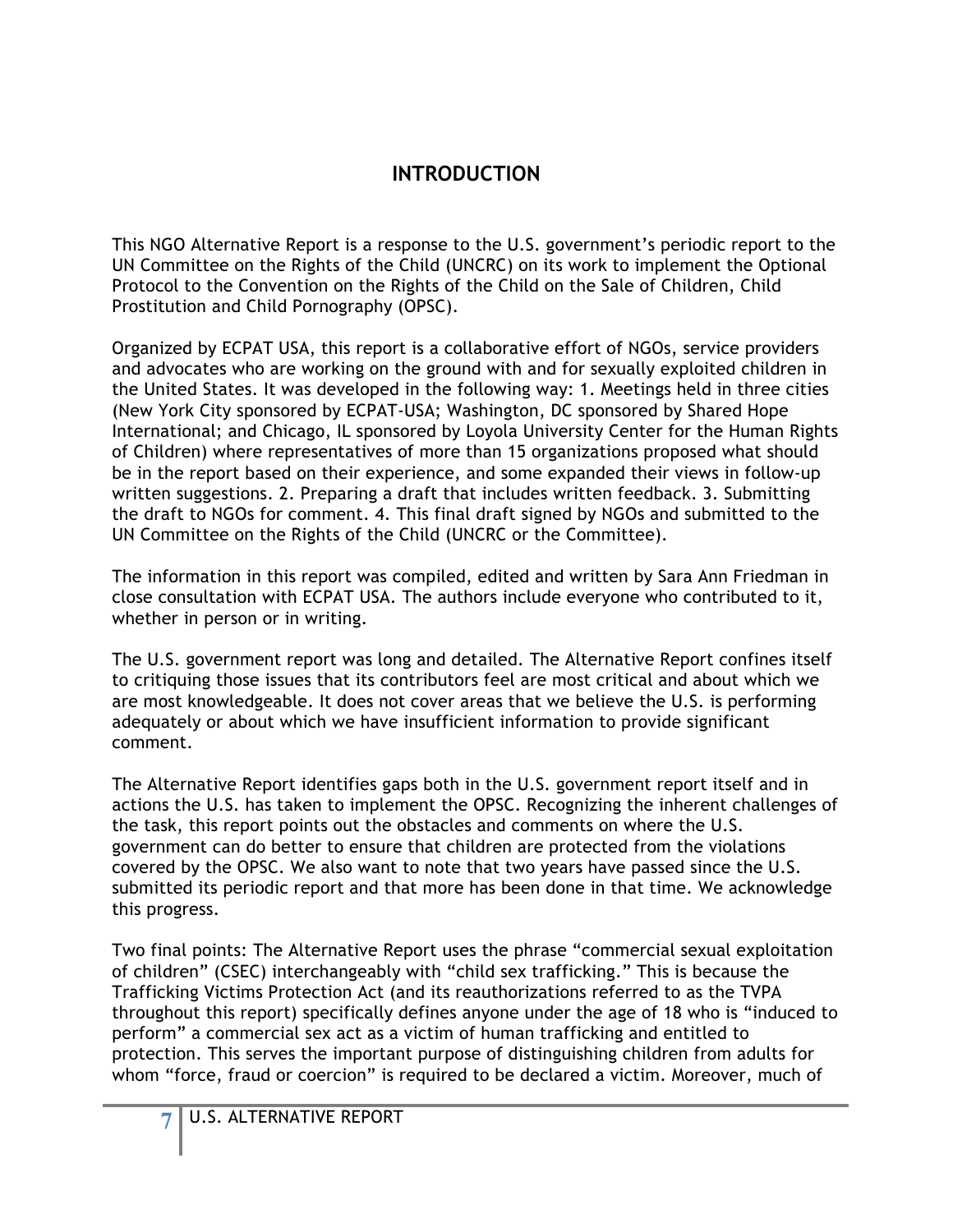the programming devised by the federal government for the protection of children from child prostitution comes under the name of anti-trafficking work. We also refer to traffickers or buyers of sex with children as men. Fully acknowledging the role of women in both categories, the vast majority of perpetrators are male.

The United States has taken many strong actions since it ratified the OPSC. But there is still a long way to go. We are happy for the opportunity to assemble this list of recommendations to help guide the UNCRC and ultimately U.S. policy makers toward the next steps needed to protect children from having their rights violated every day through prostitution, pornography and trafficking.

## **GENERAL OBSERVATIONS AND FINDINGS**

The authors of this report believe that the following points – most of which are covered elsewhere – deserve special attention due to their crosscutting, interrelating, - and overarching – nature.

 We have high praise for the passage of the TVPA as the legal foundation to combat the trafficking of children, and for the continuing efforts of the U.S. through passage and implementation of good laws, creation of task forces and coordinating bodies and programs for protection of victims. We also understand the challenges inherent in realizing such a major and complex endeavor. At the same time, organizations that work on this issue believe that the U.S. government could make better headway in tackling the CSEC in the following ways:

- *1. Distinguishing human trafficking and child trafficking*: Although the U.S. government vigorously addresses human trafficking, it does not focus sufficiently on children specifically. As a result, child trafficking often appears simply as a subset of human trafficking and children are conflated with adults (usually women) whether in trainings, awareness-raising data or law enforcement. In its data collection, policies and programs, the U.S. government needs to clarify the important differences between children and adults: Beyond chronology and despite physical appearance of maturity, children are still developing cognitively and emotionally; their needs are quite specific and different from those of adults. Data on children should be disaggregated. Law enforcement on the U.S.-Mexican border for example, needs specific training to recognize and support child victims.
- *2. Strengthening national strategy:* The U.S. government takes pride in creating what it calls a "National Strategy for Child Exploitation Prevention and Interdiction," in which it lays out seven broad goals for preventing child abuse and exploitation. Unfortunately, as written, the Strategy has no specific objectives, measurable indicators or operational impact. We recommend that the U.S. put specific and measurable goals and objectives into this strategy, that it consult with a wide range of NGOs for critical input and that it develop systematic monitoring and evaluation of programs and policies.<sup>1</sup>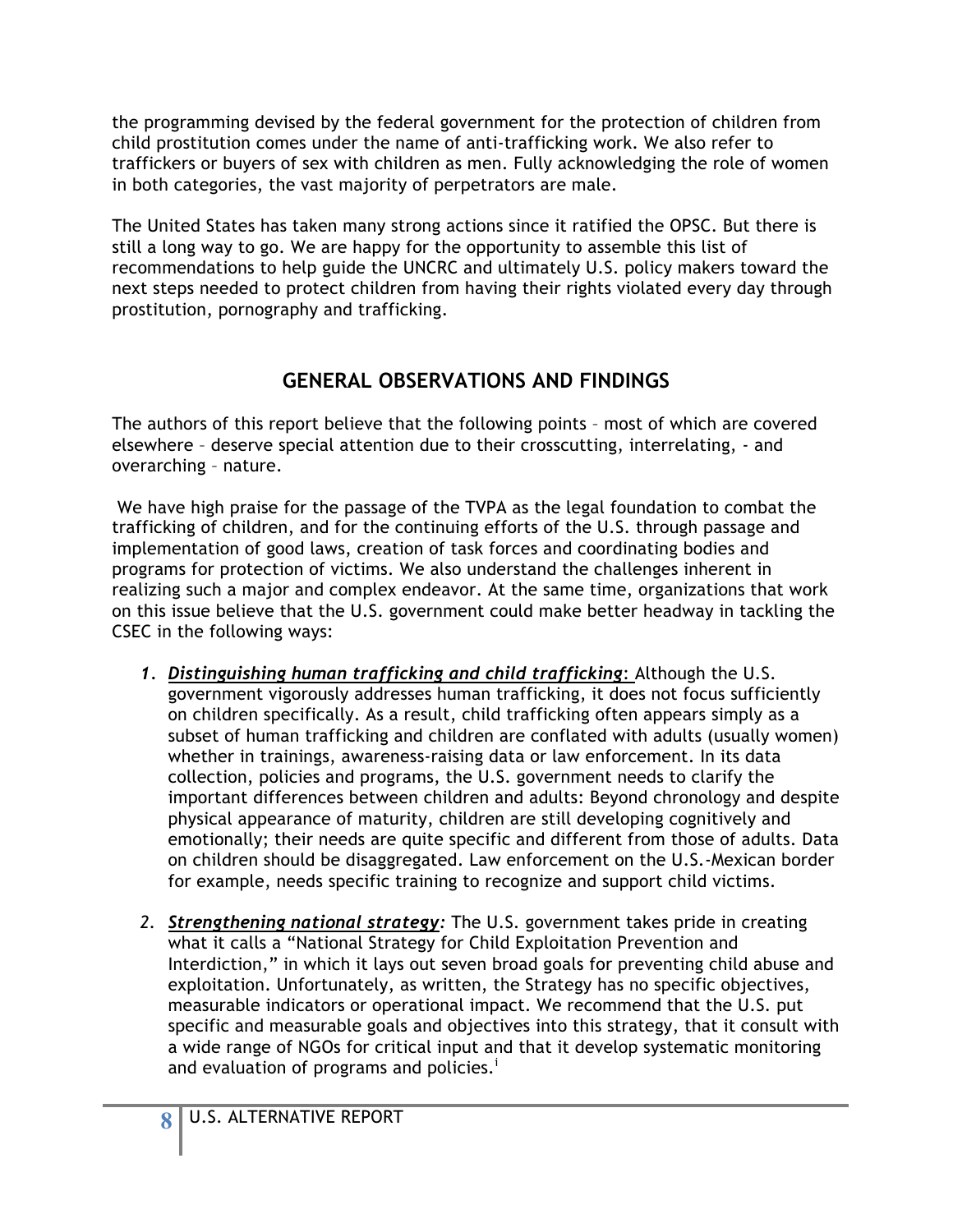- 3. *Promoting use of TVPA definition of victim:* TVPA definitions need to be clarified for service providers, legislators, law enforcement and the general public, who are often misinformed or ignorant about what constitutes child trafficking and who is a victim. According to the TVPA, sex trafficking of children is synonymous with child prostitution, or commercial sexual exploitation of children. It applies to all persons under the age of 18. Issues of consent, physical maturity, and the child's lack of acknowledgment of her/his victimhood are irrelevant. Neither force nor movement across countries, across state lines or even across the street are required for child trafficking under the definition of the TVPA. The U.S. needs to make this clear in all its trainings and public campaigns.
- 4. *Influencing change in state prostitution laws:* Children are still being legally arrested, detained and prosecuted for prostitution in the majority of states, which have not passed safe-harbor-type laws protecting victims from arrest. Even in states that have passed such laws, arrest and prosecution still occur due to gaps and weaknesses in the new laws. The federal government cannot supplant the laws and practices of states, and state law enforcement remains a primary responder. The federal government can however, do more to motivate and incentivize states to strengthen their laws, such as by creating model legislation, offering financial incentives for improved law and practices, and providing leadership at conferences and in training.
- 5. *Developing and implementing more effective training:* The U.S. report points with pride to the numerous trainings and individuals trained. But it fails to specify which trainings are child-related; it reports not at all on monitoring or evaluation processes to determine impact; and does not mention any training for some very important first responders in the field where they are most needed. A case in point is the Department of Homeland Security (DHS)/ Customs and Border Protection (CBP)**,** responsible for screening all persons entering the United States from Mexico or Central America, including thousands of children. Trained in protecting the U.S. from danger, CBP officers have no training whatever in how to conduct developmentally appropriate or child-friendly interviews – what questions to ask and how to make a child feel safe. Trainings need to be extended well beyond conferences and seminars into communities where children are found, and to be documented, coordinated, monitored and evaluated for impact.<sup>ii</sup>
- 6. *Broadening focus on prevention:* The U.S. approach to prevention is lawenforcement-heavy to the exclusion of a child-centered or public health approach. Arresting and prosecuting perpetrators is critical, but prosecution alone will not eliminate trafficking and commercial sexual exploitation of children. There are many more pro-active and positive approaches to prevention that could help address systemic issues and provide long-term benefits. The U.S. needs to increase funding for research and programs to understand the many family and community root causes that engender vulnerability to commercial sexual exploitation of so many different populations of children.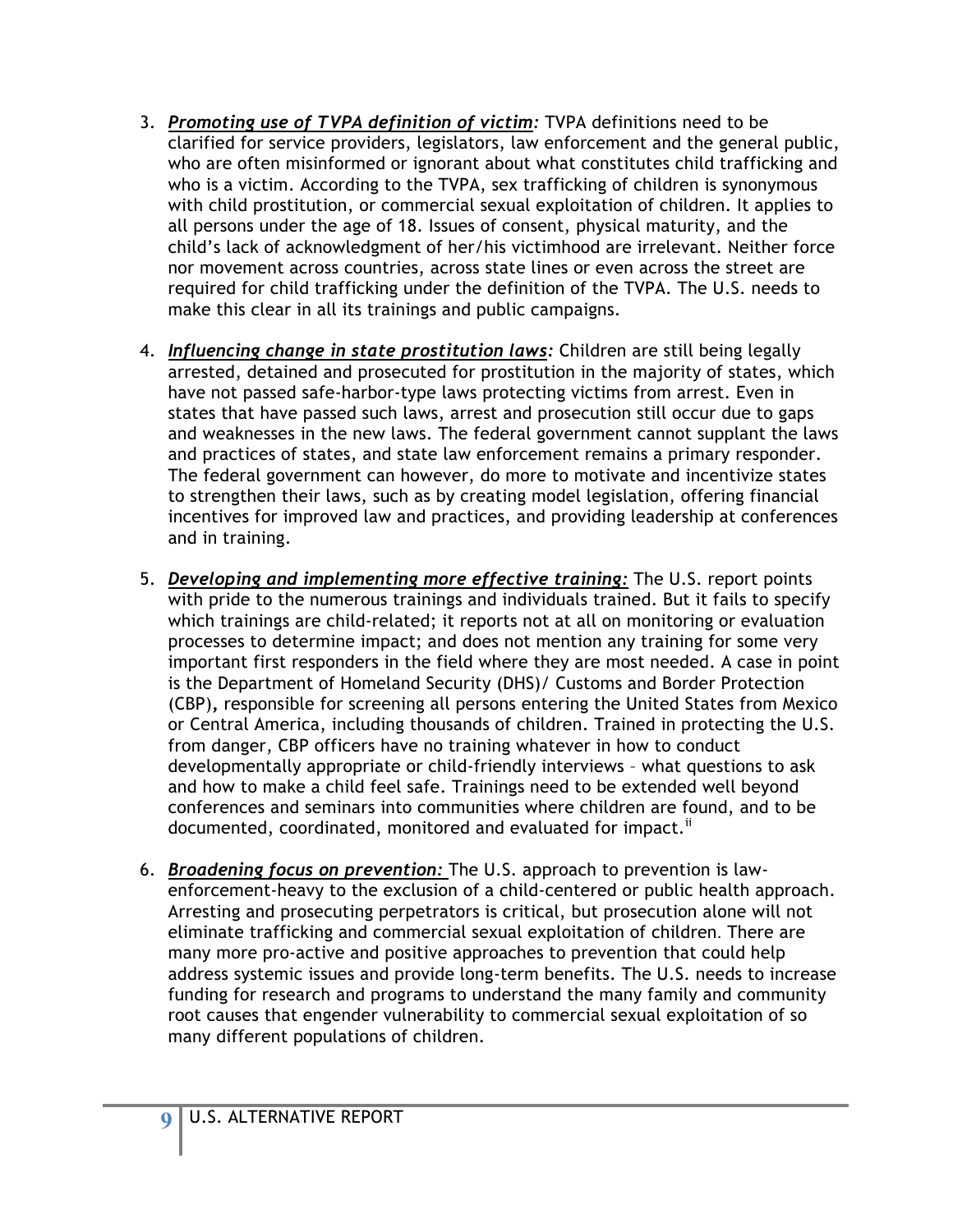- 7. *Building an effective system of collecting data:* Every bit of policy and programming starts with data collection. Without it there is no way of dealing with the problem, of knowing what works and what doesn't, who needs support, where are the services, where is the funding. Data is crucial at every step of the process. Without good training, good coordination and sound methodology, however, collecting effective data is not possible. So many youth-related services and agencies – runaway and homeless, foster care, and criminal justice often do not know that they are interacting with trafficked children, do not interact among themselves and do not collect data about CSEC. The U.S. government should develop and use all possible resources to collect data on every aspect of CSEC and develop policies and programs that include the different populations now excluded in identifying vulnerable children.
- 8. *Improving coordination between and among federal agencies:* The U.S. report provides a long and detailed list of agencies, programs and coordinating groups that operate to protect children. Missing from this description of different federal agencies sitting together at coordinating meetings is how they coordinate with each other and effectiveness of coordination efforts. Those who work on child sex trafficking in the U.S. observe a continuing and direct lack of real coordination. The several offices within the Department of Health and Human Services (DHHS), including the Office of Refugee Resettlement (ORR),Family and Youth Services Bureau (FYSB), Office for Native Americans, etc. each work on different aspects of international and domestic trafficked children. But they all operate in their own 'stovepipes' or 'silos' with separate staff, programs and trainings and little coordination within DHHS. There is also a lack of integration and coordination among federal data-gathering systems, including the National Child Abuse and Neglect Data System, the Law Enforcement National Data Exchange<sup>iii</sup> and the Runaway and Homeless Youth Management Information System.<sup>iv</sup>
- 9. *Paying more attention to clients:* The U.S. report did not mention the buyers of sex with children who, under state laws, are rarely arrested or even charged with child sexual exploitation. Since most pubescent children in the sex trade are mixed in with the adult market, men (and women)who pay for sex may be unaware that they are exploiting children and been seen as prostitute-users rather than child abusers. The U.S. government needs to raise public awareness that so many adults who buy sexual services may in fact be abusing children.
- 10. *Providing services for sexually exploited children:* The reality that safe residential facilities for prostituted children are few and far between is widely acknowledged. In 2009 a Senate hearing identified only 50 available beds throughout the country. While this number may have increased, most U.S. cities still have no shelter beds specifically for children, whose needs differ from those of adult victims.<sup>V</sup> Safe-harbor laws are geared to service referral for victims, but in too many cases such services simply do not exist. Those sympathetic law enforcement officers who resort to arrest and detention of U.S. children they know to be victims, often do so because they also know there are no available services. Non-citizen trafficked children are entitled to services through the Unaccompanied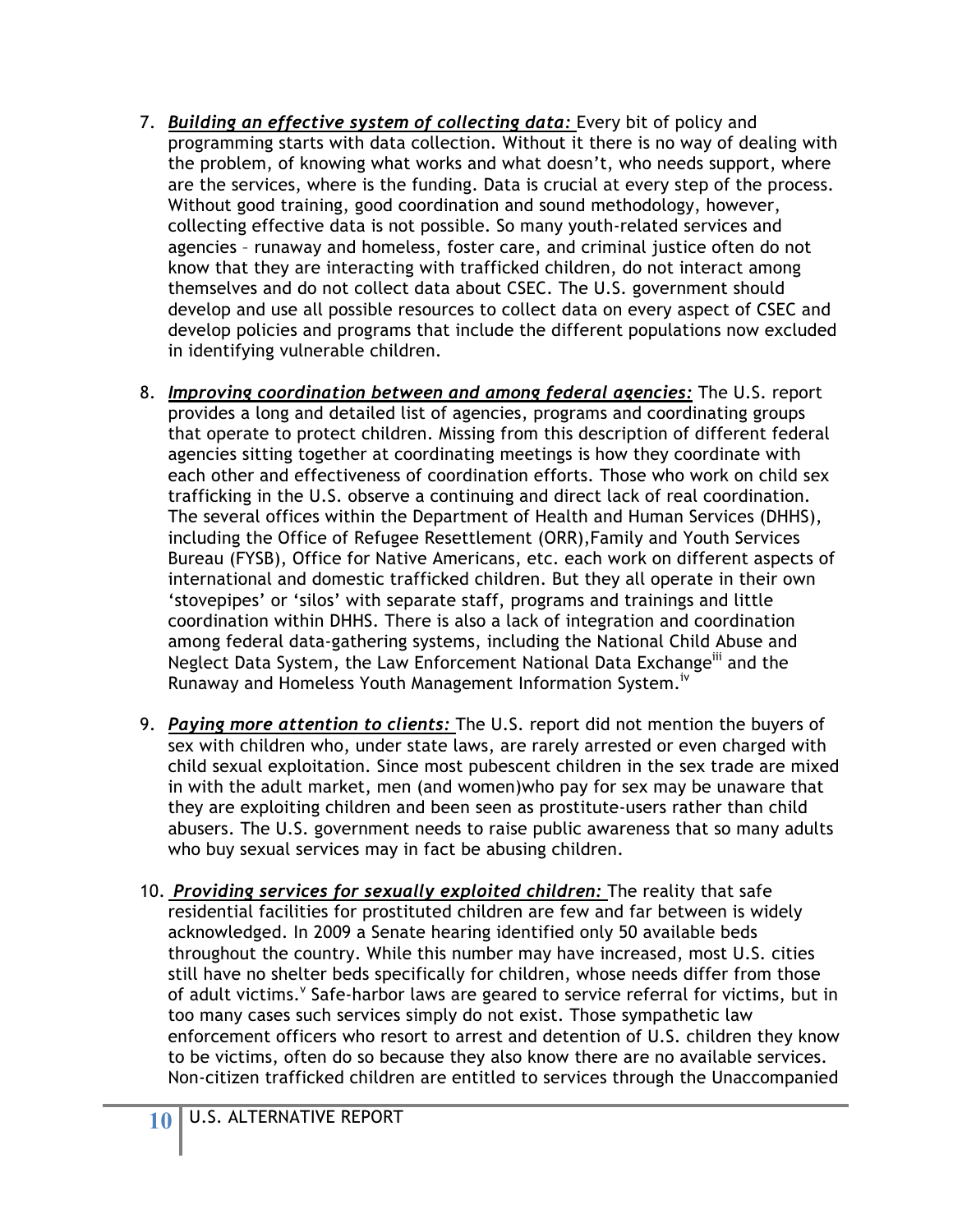Refugee Minor Programs, but they are rarely accessed because so few of these children are getting found; they are far more frequently deported, still being trafficked or detained in holding cells.<sup>vi</sup> The U.S. government should increase the allocation and spending of resources to support NGOs and others throughout the U.S. who already have or are able to open shelters and specialized services for sexually exploited children.

11. *Ratifying the Convention on the Rights of the Child:* We urge the U.S. Senate to ratify this crucial treaty to create a protective environment for all children worldwide. Ratifying the two Optional Protocols has been a first step. The U.S. government has been working collegially with the members of the Committee on the Rights of the Child to ensure these two Optional Protocols are fully implemented. The next step is to ratify and implement the full Convention.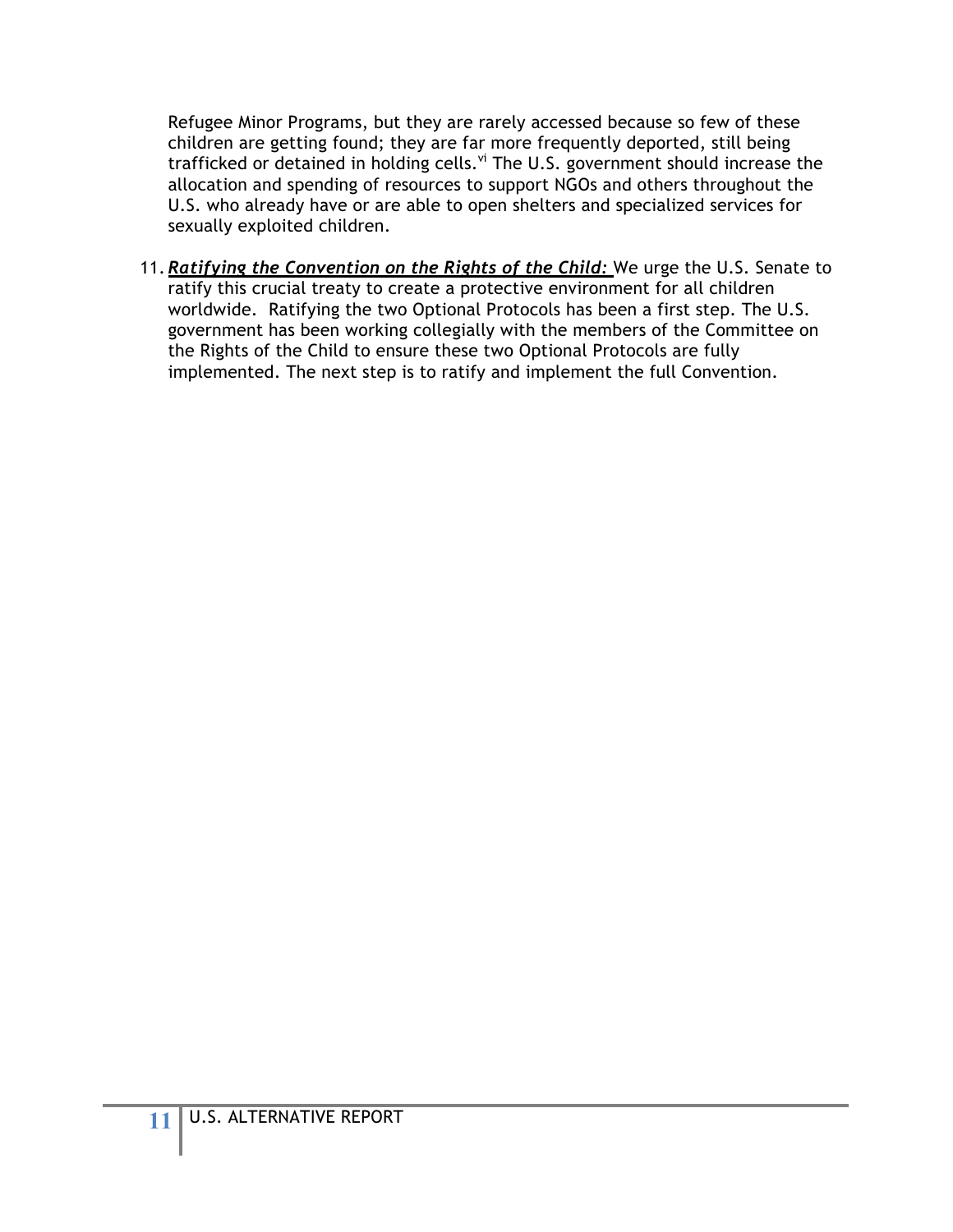#### **Overview**

Citing a number of small-scale, local and somewhat dated sources of data, the U.S. report states directly that "comprehensive data is not available." Although its reasons are widely debated, this is an unfortunate reality agreed on by most experts. There is no large empirical study gauging the prevalence of child prostitution. According to David Finkelhor, "there is currently no reliable estimate of juvenile prostitution.*"vii*

We acknowledge that the United States is genuinely trying to grapple with the lack of data surrounding CSEC. Since submitting its reports to the UN Committee on the Rights of the Child (UNCRC), the Department of Justice (DOJ) has requested that the Institute of Medicine and the National Research Council convene a committee of experts to conduct a study on the commercial sexual exploitation and sex trafficking of children who are citizens or lawful permanent residents (LPR) of the United States. It has also supported an important research summit called the U.S. Government Evidence Summit: Protecting Children Outside of Family Care. Both of these are important steps forward. NGOs also acknowledge the inherent challenges in collecting comprehensive data on such a topic that is so criminal and deeply hidden.

Although the U.S. government attributes its problems to the fact that both law enforcement and victim service responsibilities in the United States are shared by federal, state and local authorities, we believe that other problems of how and from whom data is collected and how it is analyzed can be laid at the feet of the federal government's own methods of collecting data. This includes poor coordination, inadequate training, variable and inconsistent databases and insufficient disaggregation of information. We also believe that the U.S. government can make greater effort to increase its influence on states.

In addition, NGOs contend that although most of the attention around data is generally focused on estimating the magnitude of trafficked children, the importance of statistics goes way beyond overall totals. Good data is required to achieve in-depth understanding of unreached populations of vulnerable children; to know what services are needed, offered and utilized; what funding is targeted, allocated and spent. Useful data informs program, policy and laws. It allows us to evaluate training and to call on the appropriate professionals, such as medical personnel, welfare workers and law enforcement, and hold them accountable. The U.S. report makes no reference to these important needs.

#### **Disparities between estimated and identified victims declared eligible for benefits and protection.**

A major consequence of inadequate data collection is the disparity between estimates of prostituted children and those actually found, leaving large numbers of uncounted, unidentified and misidentified vulnerable and victimized children who receive few of the benefits to which they are entitled.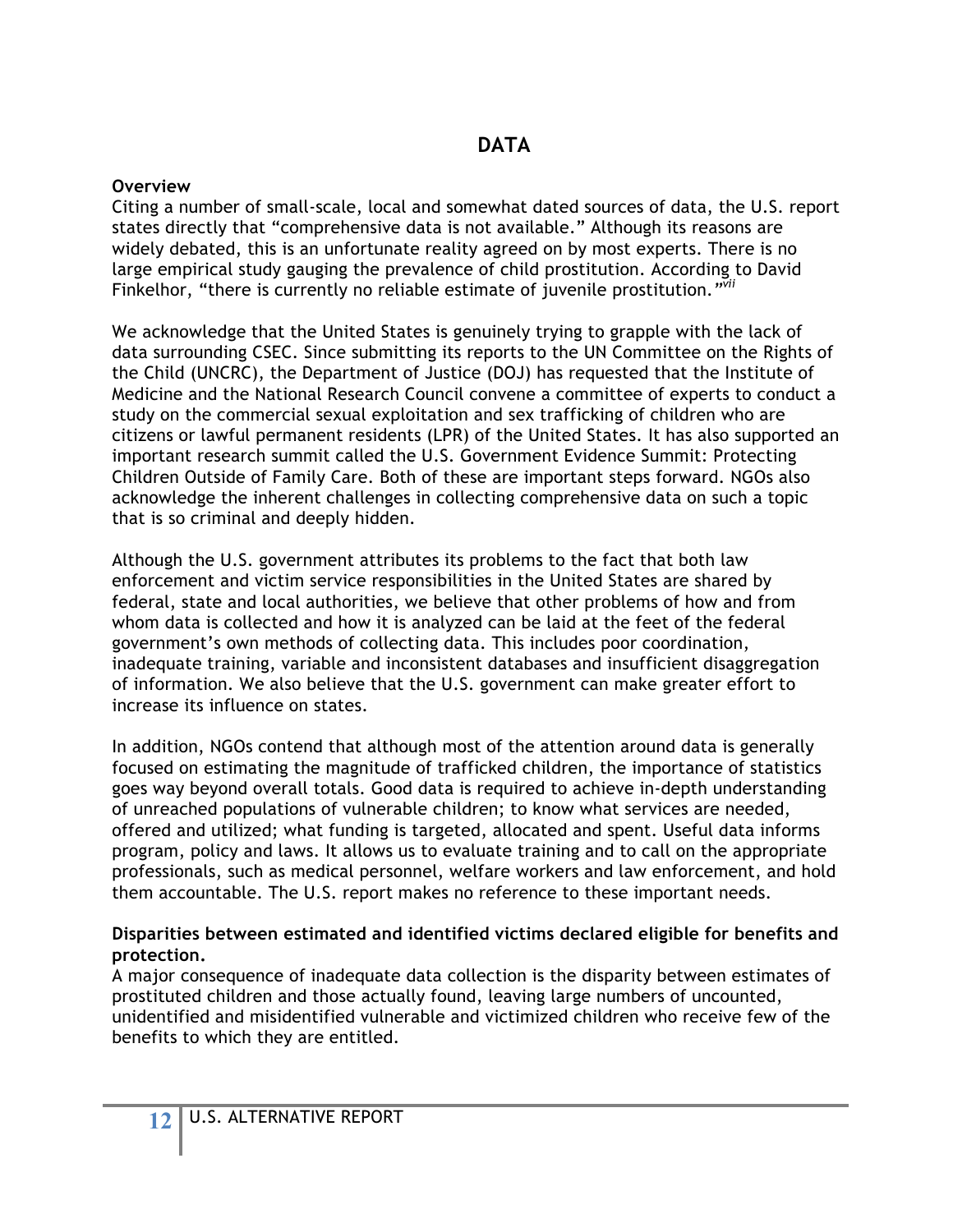There are large numbers of children coming across the border from Mexico each year. In 2009, about 15,500 unaccompanied Mexican children were reported to be entering the U.S.<sup>viii</sup> In addition to children from Mexico, experts estimate that there are thousands of children trafficked to the U.S. each year from many countries. Yet, in 2010 the Department of Health and Human Services (HHS) Office of Refugee Resettlement (ORR) determined 92 children from many countries to be eligible as victims of human trafficking. An increase over previous years, this is still a woefully small number. Moreover, without good record keeping, it is hard to know whether this reflected a genuine increase in children being trafficked into the U.S., or a better job of identifying them.

A 2008 report on child trafficking survivors from Georgetown University's Institute for the Study of International Migration (ISIM) explored the discrepancy between potential cases of children and those identified by the U.S. Conference of Catholic Bishops (USCCB) and the Lutheran Immigration and Refugee Services (LIRS).<sup>ix</sup> It found that of 151 cases between 2004 and 2007, ultimately only 23 children were determined eligible for benefits. For the remaining majority, ISIM suggested the following obstacles to eligibility "… federal law enforcement agents or US attorneys were not sympathetic to the children's plight and/or deemed them victims of smuggling not trafficking….the children were reluctant to disclose detailed information about their experiences which led to insufficient evidence of the crime of trafficking…lack of sufficient evidence to support the endorsement of trafficking benefits led to the children being placed in removal proceedings and receiving deportation orders."<sup>x</sup>

#### **Limited sources of data**

As the U.S. government report demonstrates, there is no single good source of data for measuring the population of children covered by the Optional Protocol. The gap appears in what leads to the long list of disparate and inconsistent reports and studies cited in the U.S. report. The U.S. collects data from available localized studies, such as a study in Chicago<sup>xi</sup> and others. In 2011, the National Human Trafficking Resource Center (NHTRC) hotline received almost a thousand calls about potential child trafficking victims in the United States.<sup>xii</sup> But again, this was an isolated source and most NGOs believe that relying on the public to phone in all cases of child trafficking, is not a good way to count the number of victims. There is good existing data about the growth of online child pornography. Both the U.S. report to the UNCRC and the U.S. National Strategy for Child Exploitation Prevention and Interdiction have quite good statistics collected by the National Center on Missing and Exploited Children (NCMEC) and the Internet Crimes Against Children Task Forces.

### **Inadequate training of first responders**

Basic to developing data is the ability to recognize a victim of commercial sexual exploitation. What does s/he look like? How does s/he behave? Are there obvious symptoms? Without a standardized training curriculum on CSEC, few first responders such as public child welfare workers, educators, and medical professionals have any idea how to identify them.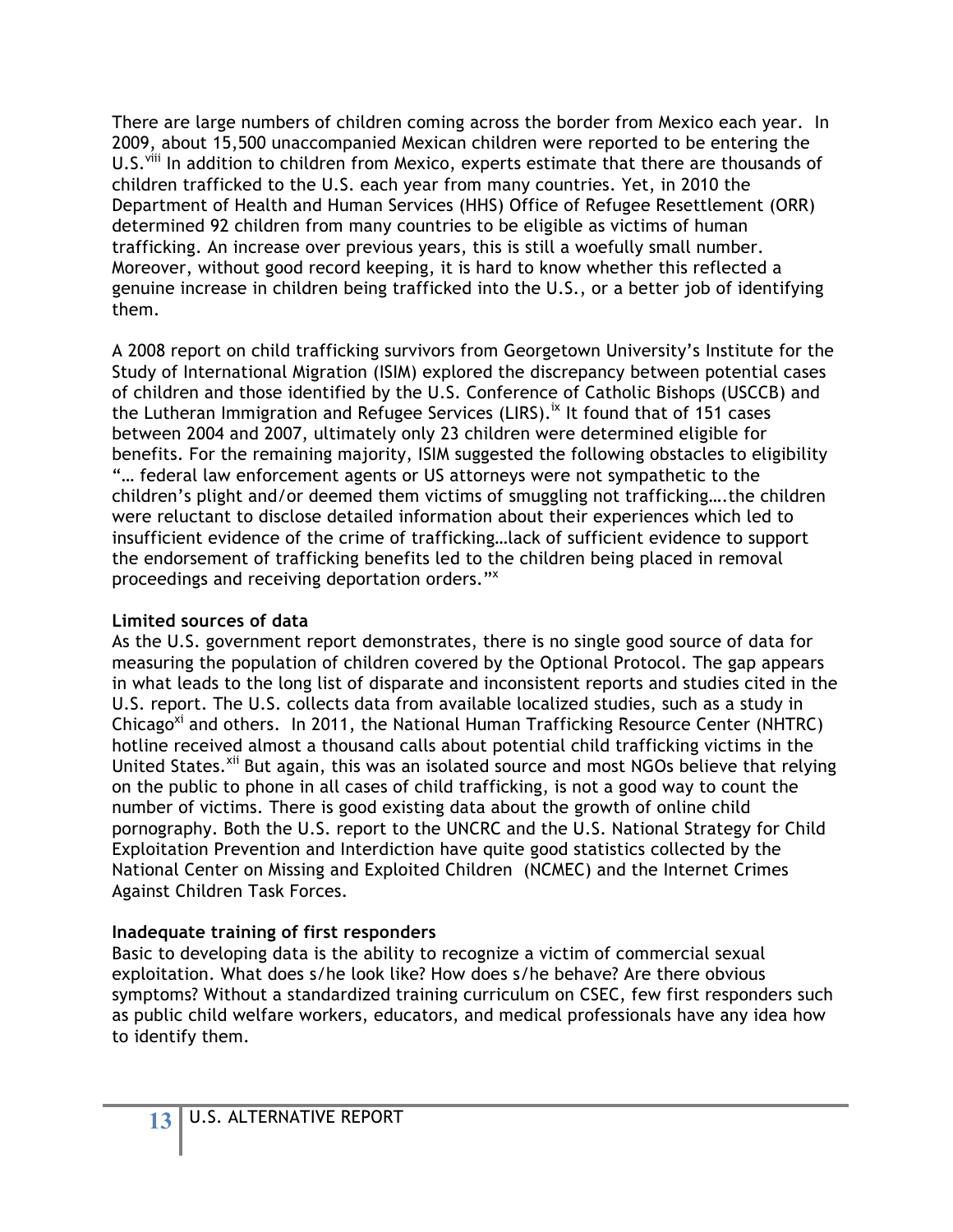This is in large measure because the symptoms remain largely undefined and unrecognized despite the clear definition of the TVPRA that: the term 'children' includes all people below the age of 18, that force is not required to be a victim, and that trafficking does not require travel of any sort. Many children, foreign and U.S. citizen and LPR do not ask to be 'rescued' and even refuse to accuse the perpetrators. Coming across pubescent and adolescent children (girls) in particular, many state officials – which is where most of the domestic prostitution is identified – law enforcement officers, legislators, judges and much of the public still hold fast to their conviction that these children are engaging in the sex industry by choice and are therefore not victims but lawbreakers and subject to criminal penalties.

Another indication of inadequate training is that other prostituted children who encounter state law enforcement and social service agencies are not properly documented, tracked or even identified as trafficking victims because they are identified by some other specific category of vulnerability, such as substance abuser, runaway, homeless, truant, etc. At the same time, services identifying these children fail to look beyond these specific categories to the more comprehensive forms of exploitation such as trafficking. A 2009 report by Shared Hope International, found that child victims were frequently misidentified as delinquents, as adults, or as runaways rather than as sex trafficking victims.<sup>xiii</sup>

Local officials and advocates in San Antonio Texas say they have begun to unravel cases involving young victims that the system should have caught much earlier. "Two years ago, I wouldn't have known how to go about identifying a victim of domestic minor sex trafficking, says John Moran, head of the Bexar County Juvenile Probation Department's gang supervision program. Now we know they were there, in our system, but we just didn't realize it."xiv

#### **Variable, inconsistent, non-uniform data collection systems**

The U.S. relies on separate and independent data bases that are designed with different data entry fields, variable definitions and standards. The consequence is frequent double counting, duplication of information and inability to effectively compare and analyze information or identify trends. Many studies are not comparable, do not measure the same populations, and do not use consistent terminology.<sup>xv</sup>

Participants of meetings organized for this report observed how a multitude of data bases, sources and lack of coordination between federal agencies, and between federal government and states results in delay, misidentification and children lost in the system. For example, they referred to FBI agents who receive information on victimized children, make promises and don't follow up; CPS home visits that find no evidence of trafficking; files lost; and a victim found in one place, her perpetrator in another. This results in even longer detentions while a child's case is 'investigated,' false reporting and misidentification of victims. Immigrant, unaccompanied, runaway children are trafficked in one city, show up in another, and then moved around a lot, and/or just appear unattached to adult or family. There is no coordination, no follow up, no one looking for them, no records of their existence. ID cards are lost or destroyed and minors are released into community on their own and unattached to adult or family.<sup>xvi</sup>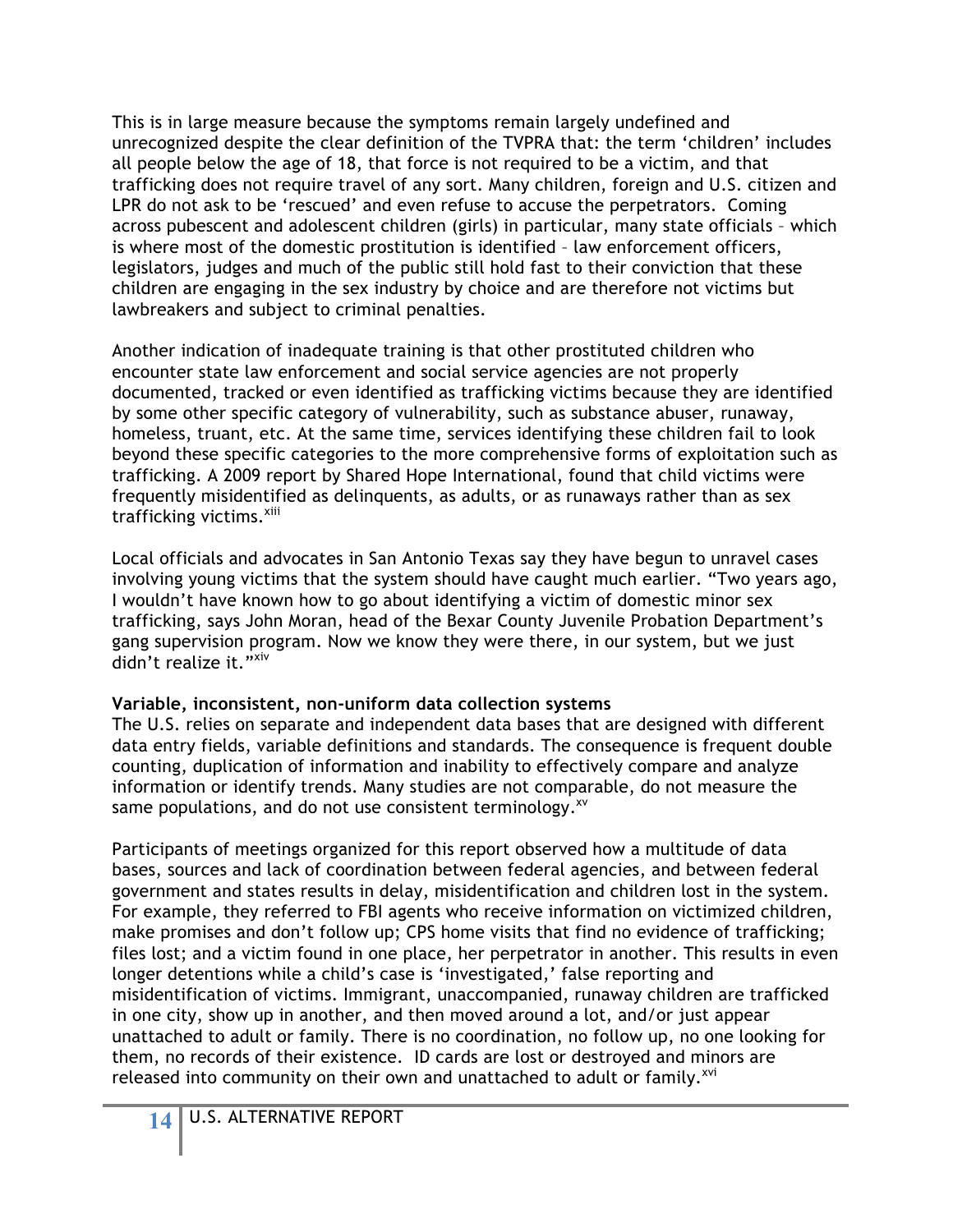### **Data not disaggregated by age, sex, or circumstance**

When data is not disaggregated, vulnerable and victimized minors are conflated with adult women and with each other. For example, the common term of reference, 'children,' may be intended as sex-neutral, but clearly refers to girls. While many boys are also sexually exploited, U.S. data neither addresses this fact nor makes clear and important distinctions between girls and boys whose vulnerabilities, experiences and responses are quite different. For example, most boys tend to be runaway and throwaway children and already on the street rather than lured from home by a pimp as are girls.

### **RECOMMENDATIONS (That the U.S. government):**

1. Develops a comprehensive and systematic mechanism of data collection, analysis and monitoring focused specifically on children and related to the OPSC. This was a recommendation made by the Committee on the Rights of the Child in its Concluding Observations to the last U.S. report. NGOs understand that the U.S. has made some progress in this direction but still substantially falls short of the recommendations and expectations.

2. Trains NGOs, state Child Protective Services (CPS) providers, medical personnel and other potential responders to recognize and identify trafficked children with a clear and all-encompassing definition of their characteristics under the TVPA.

3. Collects and disaggregates data to the extent possible by age, sex, circumstances and specific populations of children most vulnerable to trafficking. These would include runaway, homeless, foster-care, system-involved, citizen and non-citizen children, ethnic minorities, boys, Lesbian, Gay, Bisexual and Transgendered youth (LGBT), adolescent girls and others. Although not requested by the OPSC, collecting data on abusers would be very helpful.

4. Makes existing databases more uniform to allow for better interfacing. Develop uniform case identifiers and standard reporting procedures to protect against duplication in identifying and screening child trafficking victims. The ORR, Department of Unaccompanied Children (DUCS) of the DHHS/ORR/DUCS program provides a successful model in its Child Trafficking Screening form – used throughout its shelter-care network.

5. Requires the DHS to establish a detailed national database of all detained unaccompanied children on the U.S.- Mexican border. It should also publish annual reports about the number of children detained, referred for services and repatriated.<sup>xvii</sup>

6. Makes more concerted efforts to support and coordinate with state systems of data collection, within the context of hugely complex and diverse state laws and procedures. This can be done through training of state officials and funding for design of a model system that would be applicable to a majority of states and Tribal Nations.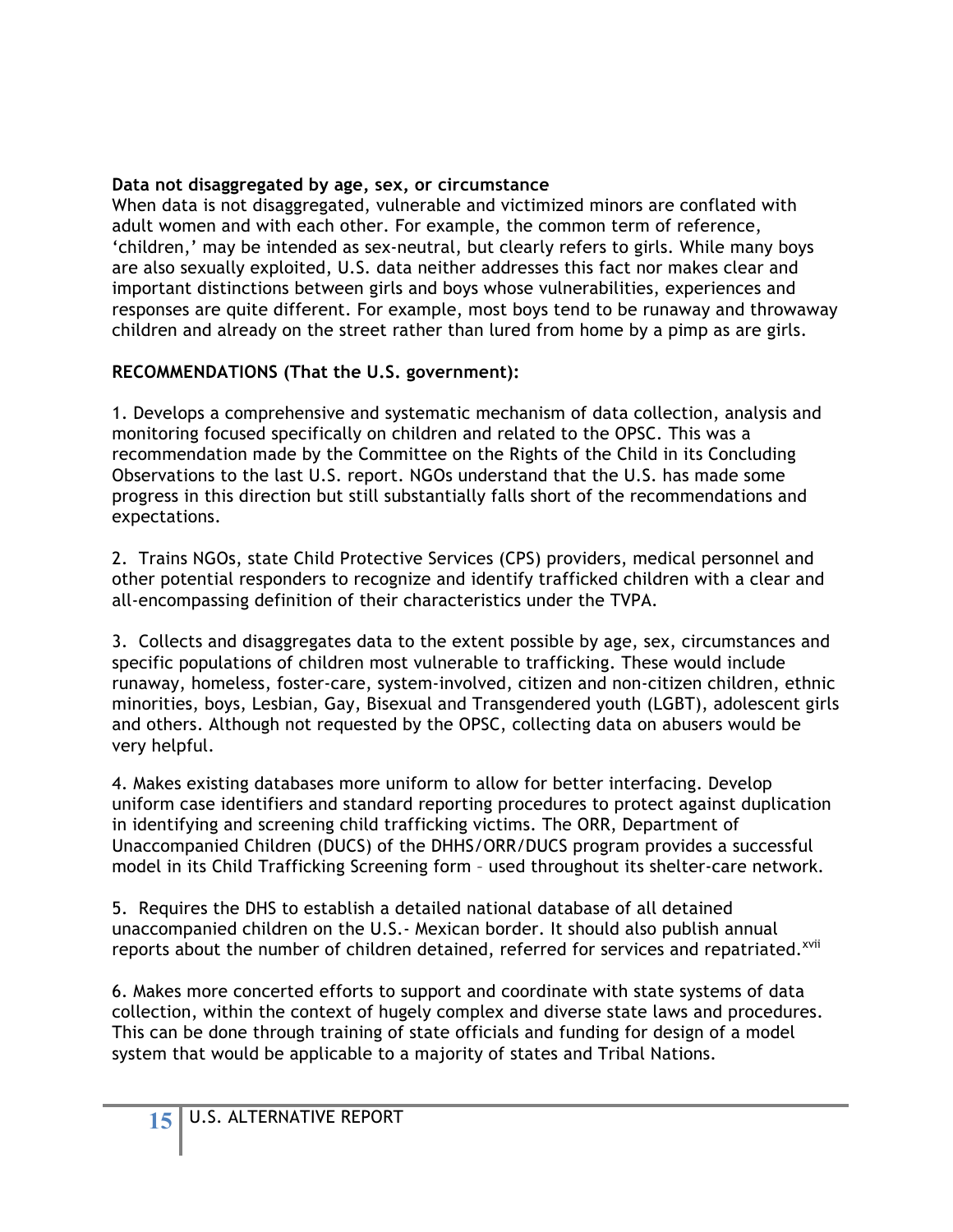## **PREVENTION OF THE SALE OF CHILDREN, CHILD PORNOGRAPHY AND CHILD PROSTITUTION**

#### **Overview**

Given the importance of prevention, this section in the U.S. report is a particular disappointment. Citing good laws, general knowledge of vulnerable populations and numerous examples of individual trainings and public awareness campaigns, it is both overly broad and overly specific. Organizations on the ground see gaps and limited results in the enforcement of federal laws and even less impact in the U.S. government's programs and policies. Too few traffickers are apprehended; buyers of sex with children are rarely prosecuted or even arrested; large numbers of vulnerable children – foreign and domestic – fall through the cracks and admirable, well intended, public awareness campaigns and trainings show insufficient evidence that they reach or have any effect on their audiences.

### **Limitations of current deterrence approach**

Prosecutions and convictions of traffickers have increased. However, they probably still represent a fraction of those who are committing crimes, and there is little evidence of a decline in child trafficking or commercial sexual exploitation.

Laws against solicitation or paying for sex with prostitutes are considered a state issue and left to the states, most of whom follow age-of-consent laws. This means that men who are paying for sex with underage girls are rarely arrested for child sex exploitation. Under the TVPA anyone under the age of 18 who is induced to perform a commercial sex act is a victim, and cannot legally 'consent.'<sup>xviii</sup> The U.S. government needs to develop accurate profiles of buyers, including their attitudes towards, and understanding of, the children they exploit, especially adolescent children. Men (and women) who exploit teenage children for money or services are rarely habitual child molesters; Julia O'Connell Davidson argues that most perpetrators are apparently regular or situational prostitute users who may or may not actively seek out underage victims.<sup>xix</sup>

They are often family men, teachers, doctors, lawyers, pastors, CEOs, or government officials who may not know or care that they are exploiting children; especially adolescent girls who are physically mature, have false IDs, who even seek out buyers and appear to be willingly engaging in the transaction are therefore not a victim in the eyes of the buyer. Youth, including boys and LGBT also appear to be engaging in the sex trade voluntarily so that men or women who pay them believe that they are doing nothing wrong and committing no crimes. This is still a neglected category of prevention activities. Men who pay for sex with children need to be held accountable, as well as educated that children in the sex trade are mixed in with the adult market and that as 'clients' they are likely abusing children.

### **Missing leadership and incentives to states and tribal nations**

Historically, commercial sex offences have been enforced at the state and local level under state laws and municipal ordinances. Despite progress in nine states, which have now passed safe harbor-type laws recognizing that prostituted children need protection not arrest, children are still routinely and legally arrested and detained under current

**16** U.S. ALTERNATIVE REPORT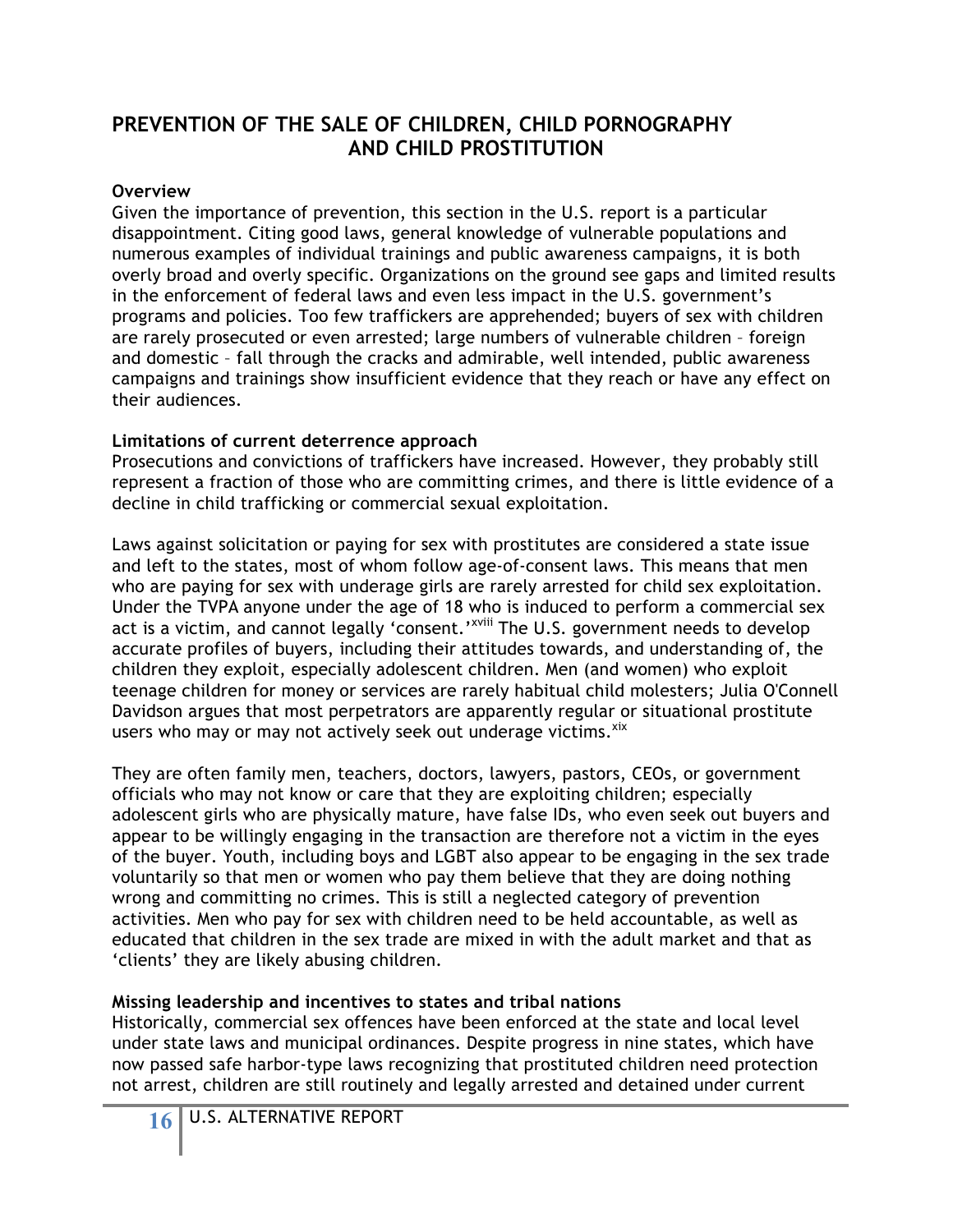prostitution laws in the 41 states that have not passed such laws. There has been some progress since the last U.S. report to the Committee, but in the view of NGOs, the U.S. government is still not providing sufficient leadership, including incentives to states to change their laws, policies and practices, including trainings and funding for those actively involved in advocating for safe-harbor-type laws.<sup>xx</sup>

#### **Vulnerable populations are shortchanged**

In addition to reducing demand, efforts must be made to reduce the supply of vulnerable children. Despite policies and programs listed by the U.S. report to identify and protect children most vulnerable to commercial sexual exploitation, such as the Child Abuse Prevention and Treatment Act (CAPTA),it provides no indication of which or how many children are reached or the actual impact of any of these programs. Nor do we know that any of the authorities involved have been trained about the impact they have on children used in prostitution.

Several critical and distinct vulnerable subgroups are missing from the U.S. government accounting.

- Native American children are affected by generational trauma, which is identified as a major contributor to extremely high rates of poverty, violent victimization, depression, suicide, substance abuse, and child abuse. The Minnesota Indian Women's Resource Center sees high numbers of young Native females, many of whom are homeless or runaway youth and "who report that they exchanged sex for shelter, for food, or for drugs—what is known as 'survival sex.'"xxi The FBI recently noted, "There have been traffickers and pimps who specifically target Native girls because they feel that they're versatile and they can post them [online] as Hawaiian, as Native, as Asian, as you name it."<sup>xxii</sup> Forty percent of Canada's Native children and 31% of Native children in the U.S. live in poverty.<sup>xxiii</sup> At Covenant House, Alaska's largest shelter for runaway and homeless youth, 40% of the youth served in 2008 were Native. XXIV About 20% of rural Minnesota's homeless youth ages 12-17 were Native in 2009, though they represented only 1% of the regional youth population. xxv
- Boys are not mentioned in the U.S. report and the U.S. does not appear to do research about sexually exploited boys, why they are exploited and by whom. Boys are often misjudged to be able to protect themselves or to be predators themselves. They are a unique population that looks, acts and responds differently from females. For the most part, they are not pimped; they tend to be mostly throwaway and runaway children who are already on the street.<sup>xxvi</sup>
- LGBT children are already among the most isolated, discriminated against and scorned population as well as common victims of violence. As throwaway children, not only by families but by most sectors of society, they are extremely vulnerable to predators. With bare emotional, physical or financial resources, they are forced to exchange sex for food, money or a place to sleep.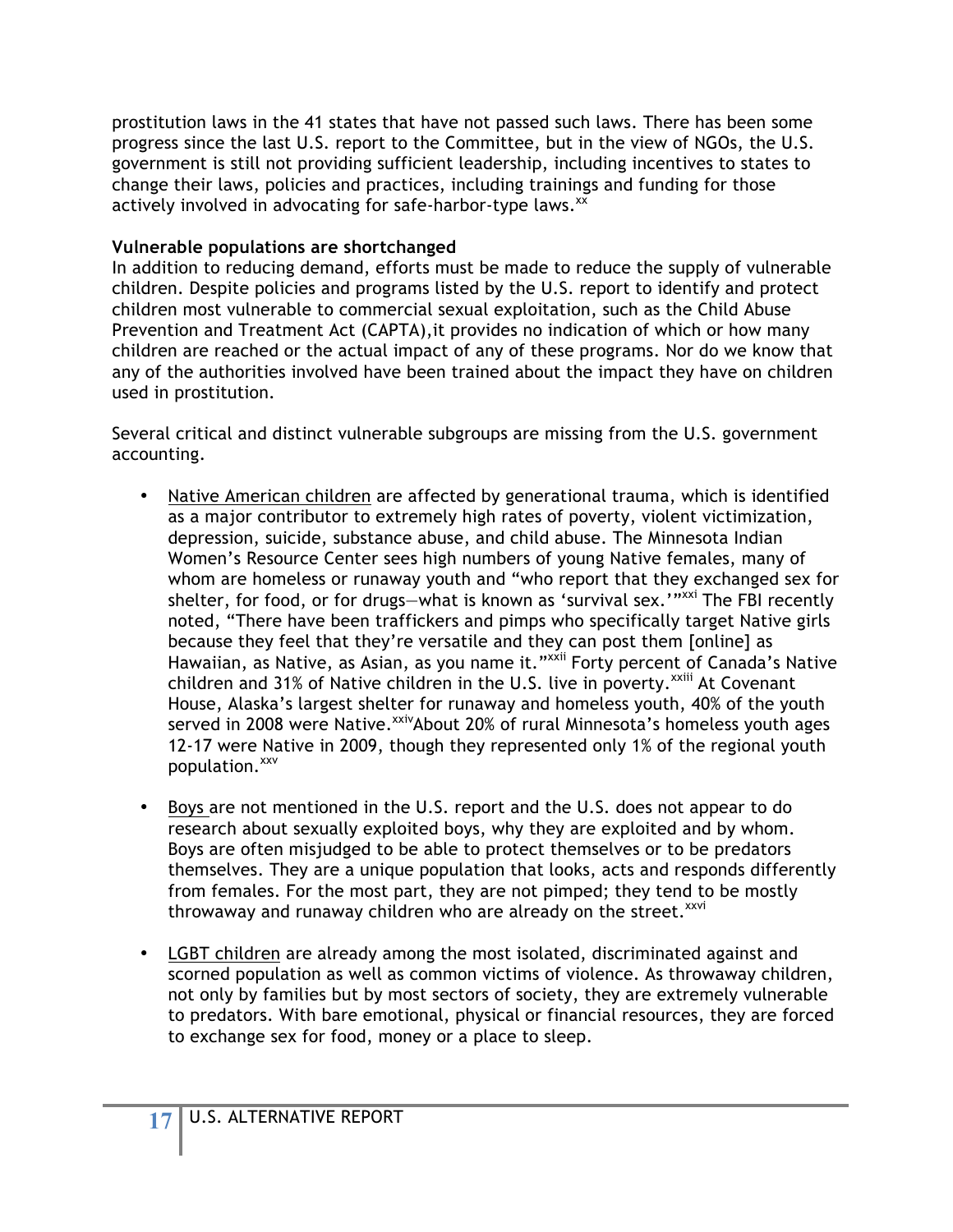- Adolescent girls may be physically mature, but are clear victims under the TVPA. Even sympathetic and well-trained law enforcement respond viscerally and claim that they are too "well endowed" to be children. It is easy to forget that despite their appearance and even their sexual behavior, adolescents are children and not adults. With brains still developing, capacities such as judgment, impulse control, and self-awareness are still in a state of flux; prostitution places them at serious risk to long-term impairment of healthy mental and emotional development.
- "In-system" children, or children currently in foster-care, juvenile justice, welfare or any part of the system are at risk. The U.S. report tacitly acknowledges concern for this group of children in its reference to child abuse. But it stops there – making no further mention of the variety of ways in which involvement with these systems contributes to children's vulnerabilities to being sold into prostitution, or how improving these systems will help prevent it.

#### **Poor coordination of assistance**

There is little coordination between and among programs in separate agencies and funding streams that results in much duplication of programs. For example, the DHHS deals with different youth populations through several divisions. These include the Office of Refugee Resettlement for trafficked children from other countries; the Administration for Native Americans, providing support for families and children on Indian Reservations, a Family and Youth Services Bureau (FSYB) under which fall programs for runaway and homeless youth and many others. While most of these offices assume responsibility for children vulnerable to trafficking, they neither connect to one another nor adopt an integrated approach that looks at the full range of vulnerabilities including to commercial sexual exploitation.

#### **Shortcomings of law-enforcement-centric approach**

Jonathan Todres and others suggest that a law-enforcement-centered approach to prevention does not work by itself and that all sectors of society must play a role in prevention. While prosecution and incarceration of perpetrators is critical, equally important to prevention is to understand and address the root causes of children's vulnerability and underlying demand. Children are vulnerable for a variety of factors, including abuse and other issues at home, homelessness, poverty, obstacles to health and education rights, and other structural issues. This heightened vulnerability increases the supply of children to be exploited. The root causes of demand also need to be addressed in order to make progress in preventing trafficking and commercial sexual exploitation of children.

### **Messages don't reach their audience**

Despite the impressive number of public-awareness campaigns, PSAs, media efforts, and trainings mentioned in the U.S. report, they seem to be measured only by the number and location of presentations and lists of audiences, with little evidence that they reach their targets, produce results or are being monitored for impact. Most campaigns, trainings and brochures describe the more obvious symptoms of a trafficked child (travelling with an older man, etc.) who would likely appreciate being rescued. But they miss the thousands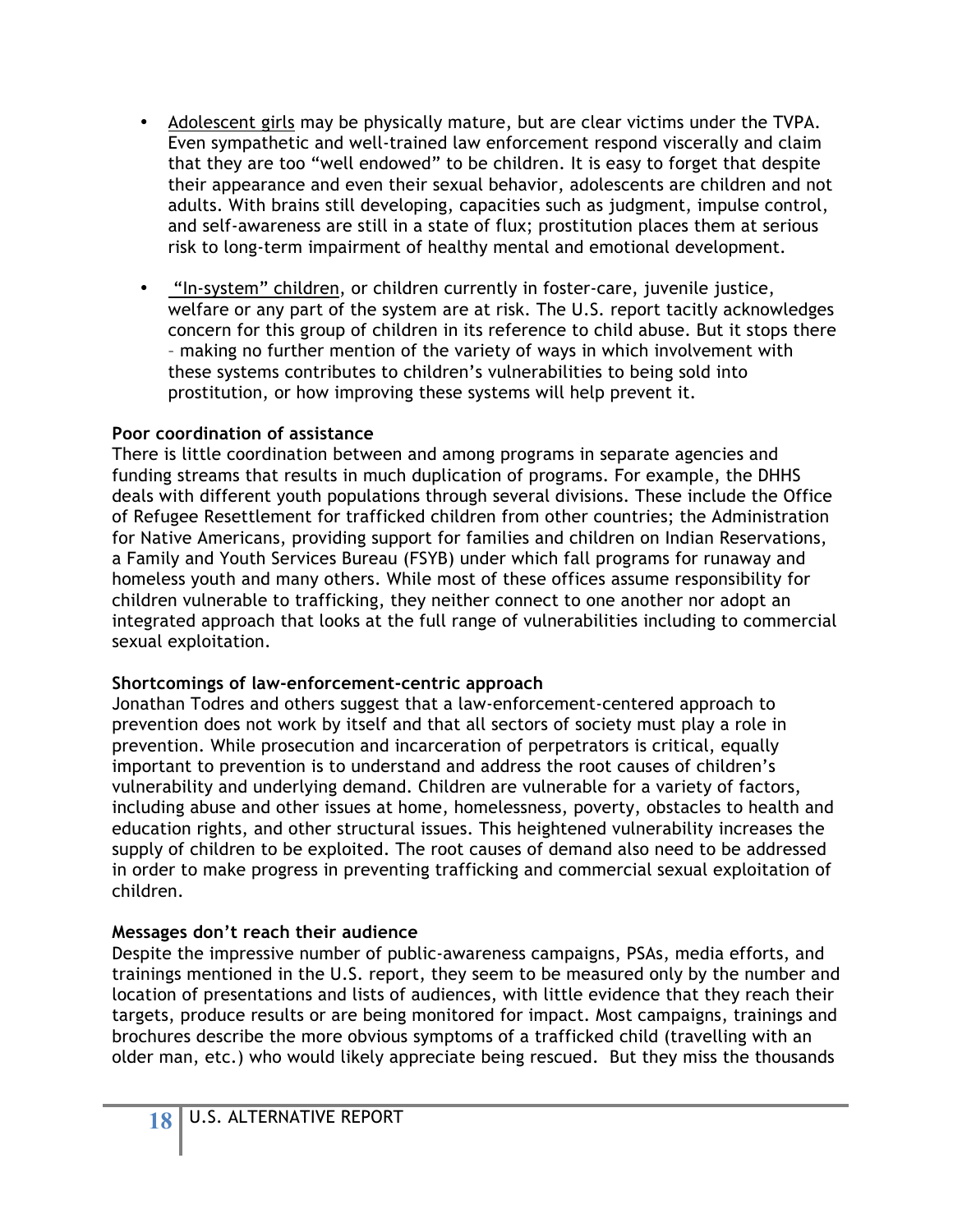of children hidden, on the streets, in hotels etc. who resist rescue and are still viewed as 'prostitutes.'

Many youth shelters, social service providers, child protective services, health professionals, educators, and others are still largely unaware of the vulnerability to trafficking among the children they see, interview and care for and what they can do about it. As a result, these children slip out of sight and are not even identified, let alone reached. In contrast to recent scandal in the U.S. and widespread American repulsion at the institutional complicity of child sexual abuse of young boys by a coach at a major U.S. University<sup>XXVii</sup> few U.S. citizens know about the scope and depth of CSEC or would know what to do – or even what it looked like – if they came across it.

### **Sex tourism**

Many Americans sexually exploit children in other countries in the mistaken belief it is legal and culturally acceptable; that they are helping children by giving them money; or in the knowledge that they can get away with it. The U.S. government does not inform, educate or provide prevention messages to travelers who are breaking the law by engaging in sexual exploitation of children abroad and of the harm it does. In addition, hotels throughout the U.S. are increasingly used for CSEC. They need to have policies and training and take other steps to ensure that they are not facilitating child trafficking.

### **Youth voice**

The youth voice is missing from most U.S. initiatives around child sex trafficking and exploitation*.* Young people have important and valuable experience and insights that are often missed or overlooked by adults. Children are "experts" on what makes them vulnerable – their reasons for leaving home, what they need, and how they can be protected. In prior studies young people have reported the following: schools and others provide little information about trafficking and how to avoid it; young people could identify a "changing point," i.e. an event or crisis that left them more vulnerable to exploitation – especially a change of residence or family composition, or in their own interaction with peers.<sup>xxviii</sup> Based on these studies, a UNICEF Innocenti Research Centre Report says that "children and youth have an important role to play in helping to identify areas for intervention, design relevant solutions and act as strategic informants of research ."<sup>xxix</sup>

### **Monitoring and evaluation**

It is difficult to determine the benefits of laws and policies because there is insufficient effort to obtain and examine evidence of their impact on the incidence of child sex trafficking or on the well-being of survivors over time. A 2007 review by the U.S. Government Accountability Office (GAO) found levels of monitoring inadequate with most projects failing to specify how performances would be measured or to articulate a connection between activities and goals. Questionable data and poor project design make monitoring impact very difficult, according to the GAO. The U.S. State Department Trafficking in Persons Office has begun developing its capacity to evaluate the international trafficking projects it funds. But there needs to be a more robust monitoring and evaluation regime, of both international and domestic programs. As public health methodologies demonstrate in other contexts, monitoring and evaluation is an essential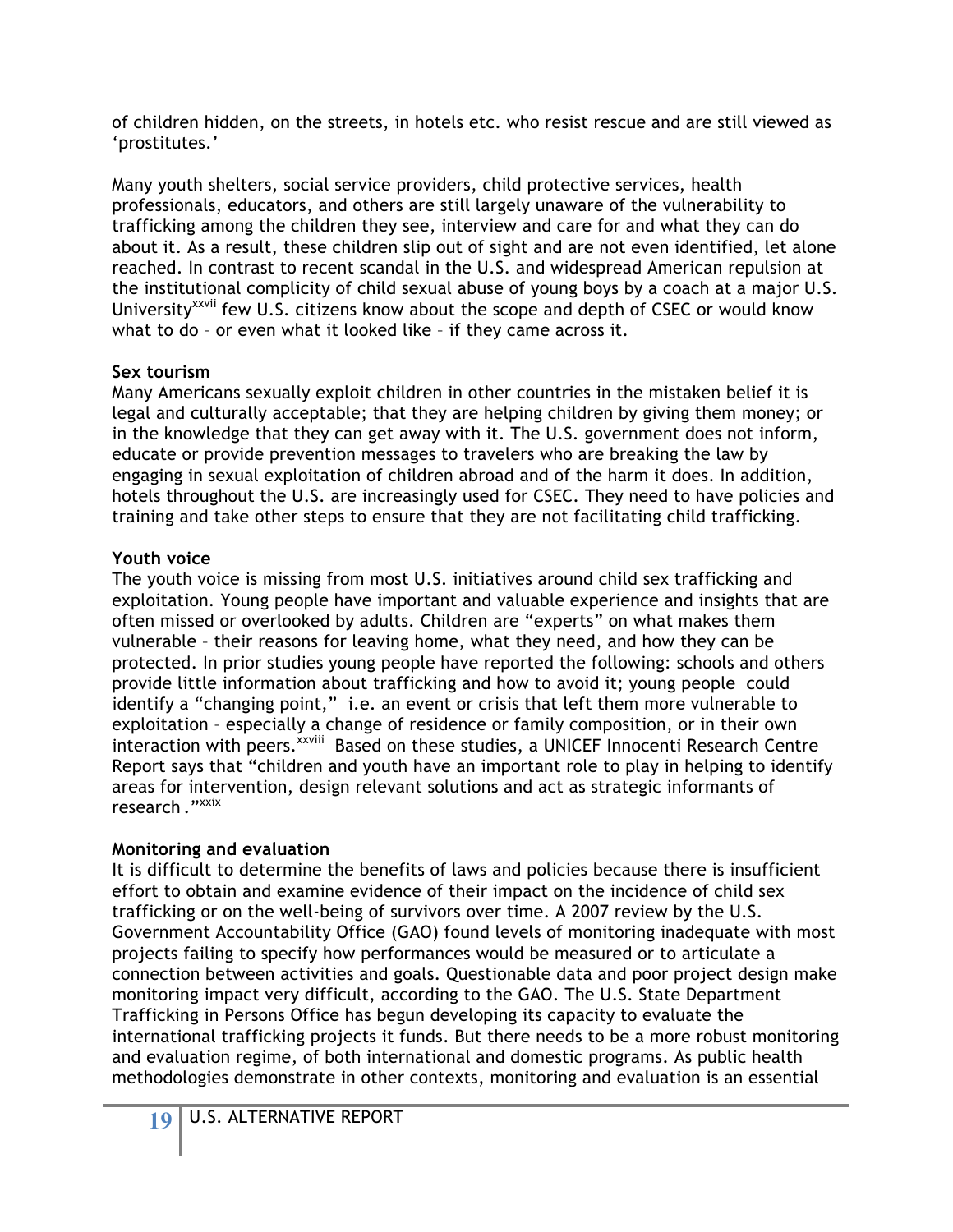component of developing evidence-based research that can form the basis for effective responses to child trafficking and commercial sexual exploitation.<sup>xxx</sup>

### **RECOMMENDATIONS (That the U.S. government):**

- 1. Develops policies and programs to identify and educate buyers of sex with children about the harms they do to children and work with states to adopt and enforce laws regarding solicitation of children.
- 2. Encourages and offers incentives for states to pass and implement safe-harbor-type laws. Provide funding, support and specific training for judges, law enforcement, healthcare and education professionals, CPS workers and NGOs that work with youth – with full, clear and uniform description of CSEC and how to identify vulnerable children.
- 3. In reaching out to children, make sure that media messages are played where children spend time, including youth centers, movie theaters, video parlors, school buses, on popular television and radio programs. Agencies and organizations working on these issues should consult with youth, as appropriate and consistent with their age and maturity, to ensure that policies and programs are effective.
- 4. Creates and monitors on an ongoing basis a campaign to inform Americans traveling to other countries that it is against the law to sexually exploit children everywhere, and that the PROTECT Act allows them to be prosecuted when they return to the U.S. Place awareness-raising messaging in airports, on the border to Mexico, and encourage hotels, travel agencies, airlines and other companies in the travel industry to sign and implement the ECPAT Code of Conduct for the Protection of Children From Sexual Exploitation in Travel and Tourism.
- 5. Ensures that every young person, whether or not they are with a family, has a secure place to live. Focusing prevention on housing for homeless youth would have a primary impact on the many runaway and homeless young people, in particular boys and LBGT youth who exchange sex for food, money, a place to sleep or another thing of value. Make special efforts to ensure these children remain in school and continue their education, which plays a key role in reducing vulnerability.
- 6. Develops and uses monitoring and evaluation systems to assess all laws, policies, trainings, and other programs, whether they cover prosecution components of the problem, victim assistance or prevention.
- 7. Develops a public health and child-centered approach to prevention that will reduce demand and protect the most vulnerable children. The many benefits include: addressing the root causes of vulnerability and facilitates interventions that reach atrisk individuals before traffickers do; addressing the root causes of demand while law enforcement continues its efforts to apprehend child exploiters; it is evidence-based, examines and addresses behaviors and societal views that increase the risk of harm; and seeks to engage all stakeholders in a target population that can play a role in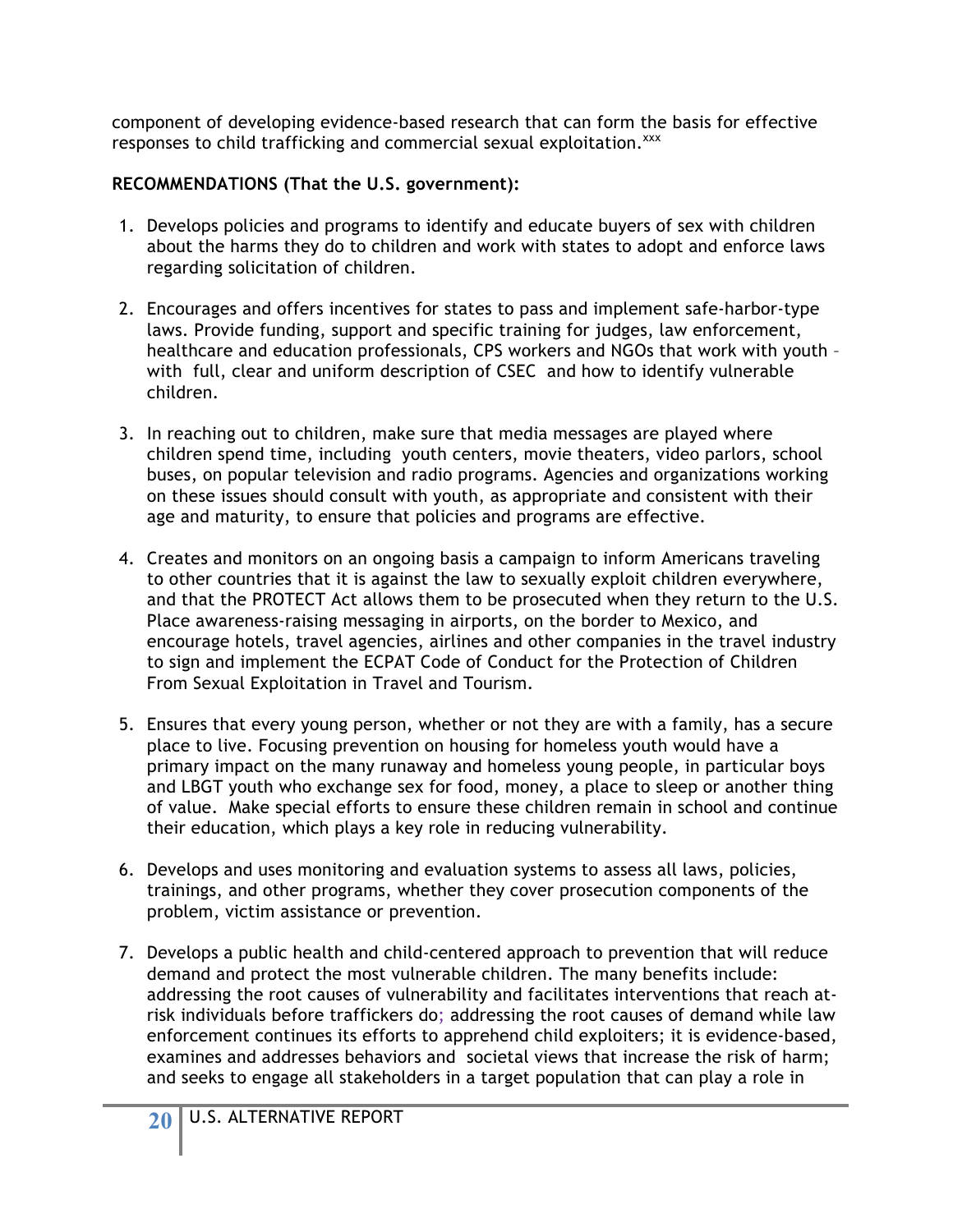addressing a wide range of mental, physical and psycho-social health issues. Programs that are more proactive and child-centered are equally important as, and complementary to, punishments and services we offer after-the-fact.<sup>xxxi</sup>

## **PROHIBITION AND RELATED MATTERS**

The U.S. report lists in detail its very good legal regime that criminalizes all of the offenses covered by the OPSC. It also praises the states for creating a whole array of laws to protect children. It is true that states have begun to move in that direction. A recent state report card issued by Shared Hope International used a detailed point system for 40 components of state law determined to be the minimum legal framework for protecting children and providing access to justice and services after being trafficked. It found that most fell woefully short of full protection. xxxii

Under the PROTECT Act, U.S. federal law punishes those who patronize prostituted children, profit from sex tourism or engage in illicit sexual conduct while traveling in foreign commerce. Reasonable belief that the victim was at least 18 years old is a legal defense for sex tourists, but this defense is too easy to claim regarding any pubescent girl who has breasts and a false ID, and too difficult to prove otherwise. In addition, it encourages buyers of sex (as opposed to traffickers and pimps) to not make a real effort to ensure that they are not abusing a child because they can claim ignorance. The law should require customers to actively make sure that the victim is not a minor in countries where adult prostitution is legal.

The U.S. report makes a major point of the large numbers of pimps, traffickers, users of child pornography and sex tourists that have been arrested or convicted. This is a positive step, but the lack of data about the universe of children sold into prostitution and pornography makes it impossible to determine whether this is a high or a low percentage of the actual perpetrators. One important number missing from this report is that of buyers arrested for sexually exploiting a child. This is a blind spot in the way the U.S. criminal justice system treats those who pay for sex with children.

The TVPA, which includes in its definition of sex trafficking the … "obtaining of a person for the purpose of a commercial sex act" has been used to prosecute "buyers of commercial sex with minors in two states." Although the use of this definition is unsettled until the court decides whether to affirm or overturn the convictions, other jurisdictions have shown interest in pursuing these criminal actions.<sup>xxxiii</sup>

### **Extraterritorial crimes**

The major obstacle facing prosecutors seeking an indictment for extraterritorial crimes, such as traveling abroad to sexually exploit children or engage in sex tourism, is obtaining admissible testimony from the victims. The PROTECT Act is a step towards addressing the problem of demand, but convictions are rare. Obtaining the evidence necessary to secure a conviction can be extremely difficult due to distance, language and cultural barriers, and the amount of time that may have transpired since the commission of the crime.<sup>xxxiv</sup>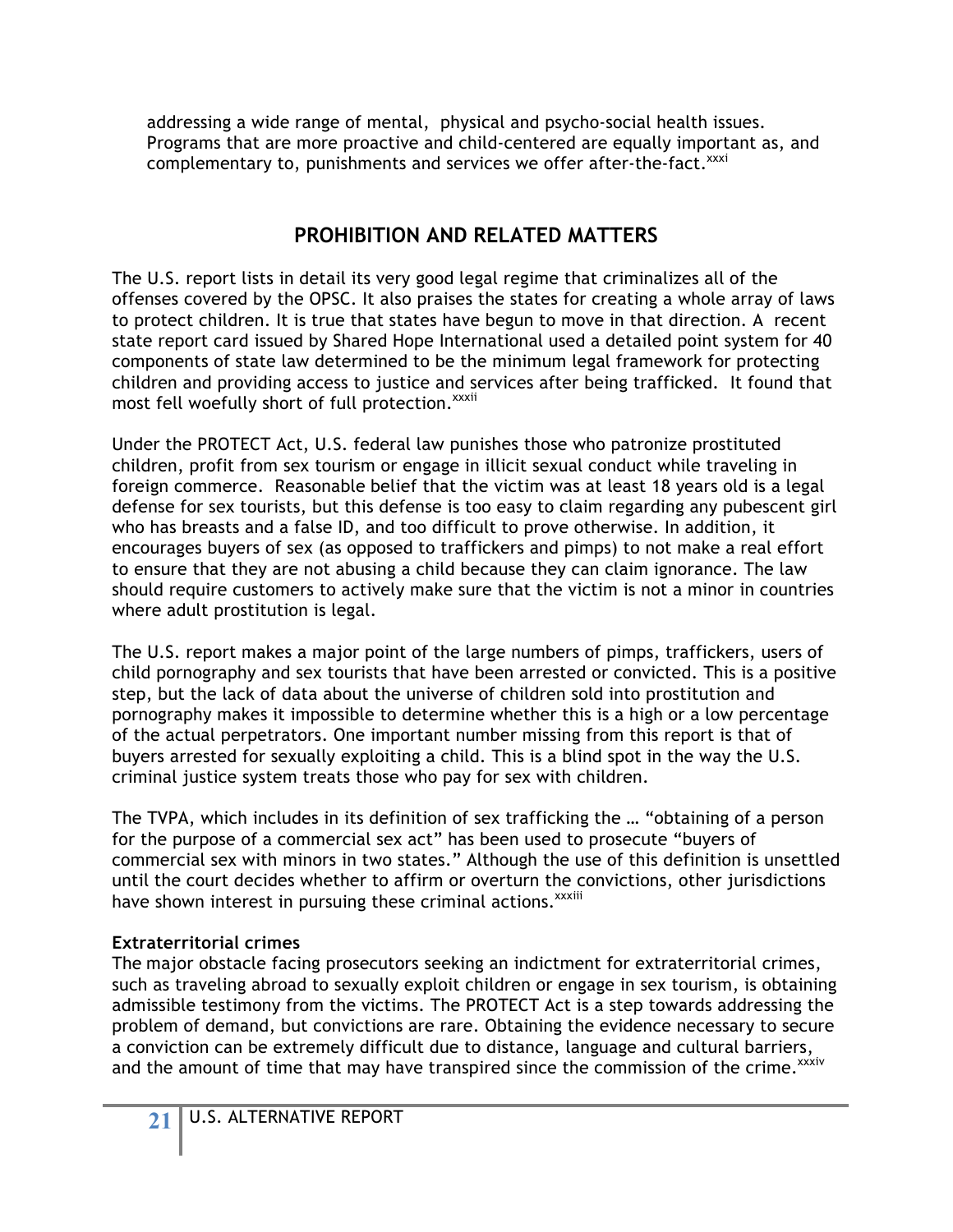The difficulties associated with successful prosecution under the PROTECT Act have reportedly caused a high rate of plea bargaining in child sex tourism cases and resulted in sentences shorter than the maximum allowed under the law. JA Hall writes that defendants have entered into guilty plea agreements in 21 of the 34 cases (62%) of sex tourism brought under the PROTECT Act between 2003 and September 2008.<sup>xxxv</sup> Other legal experts say that this is not a high number because the majority of criminal cases in general are pled out.

#### **Corruption**

The U.S. report contains no information on corruption. According to Virginia Kendall, "Public corruption acts as the grease that permits this mechanism of illegal activity to occur at such an alarming rate. In order to secret humans across international borders, traffickers must rely on a network of public officials willing to accept bribes in return for their official acts."xxxvi Inevitably, corruption must also be a problem in the U.S. and the report does not mention safeguards. Focus groups with sexually exploited children and adult women in the U.S. reveal that abuse by law enforcement officers is a serious problem.<sup>xxxvii</sup>

### **RECOMMENDATIONS (That the U.S. government):**

1. Train and educate members of the criminal justice system about the need to hold purchasers of sex from children accountable, not just the pimps and traffickers.

2. Instead of simply pointing out the separation of federal and state law, the U.S. should encourage all states to develop consistent and effective laws against the relevant offenses. Such consistency will make it more difficult for perpetrators to escape justice.

3. Focus on awareness and reducing corruption that might be facilitating the exploitation of children in the U.S.

## **ADOPTION**

#### **Overview**

Despite strong international and domestic laws and regulations, the sale of children for adoption remains an underreported and persistent phenomenon. The Department of State's (DOS) Office of Children's Issues Adoptions Tracking Service (ATS) is a case registry that permits tracking of all inter-country adoption case and reporting to The Hague Complaint Registry. There have been, however, zero reports of illegal adoptions in the United States. Ambiguous definitions and legal loopholes impede movement to reduce this practice along with the trafficking and exploitation to which it opens the door.

#### **Reasonable cost or sale?**

It is legal to pay for reasonable costs associated with bearing a child, but there is no guide as to what constitutes reasonable and no safeguards to prevent anxious families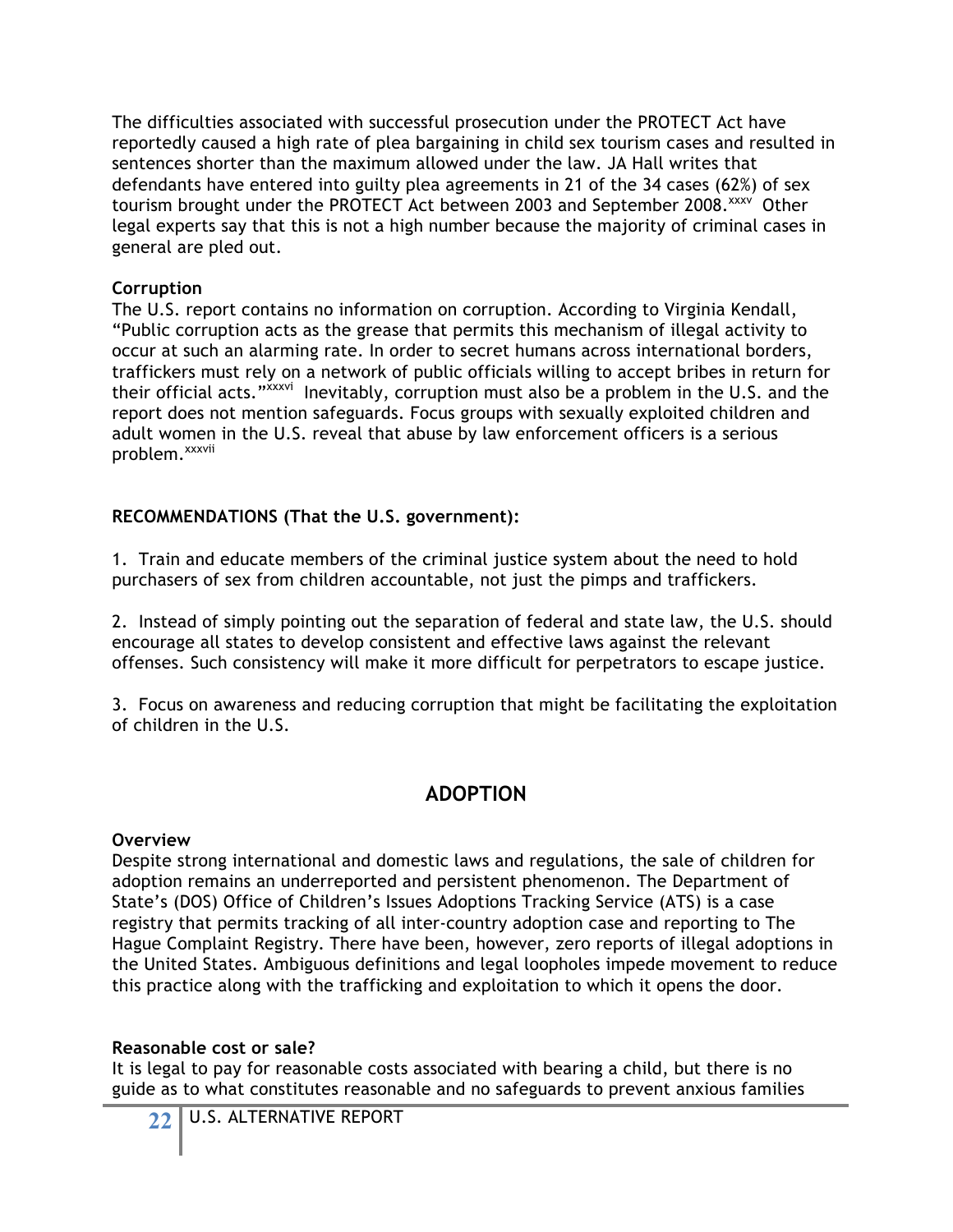from paying additional cash or other incentives. Birth mothers often profit from payment designated to only cover living expenses.<sup>xxxviii</sup> Prospective adoptive parents in the United States have paid adoption agencies between \$15,000 and \$35,000. XXXIX

Katherine Herrmann says that "The large amount of money expended in the search for a child has created a veritable 'black market' for children as well as spurred practices of child-trafficking, deceit, and kidnapping in the children's country of origin."<sup>xl</sup> At the same time, cost need not necessarily be high. In post-crisis countries, such as Haiti, for example, where after the 2010 earthquake a child could be adopted or 'bought' for \$50.<sup>xli</sup> Is there a price that distinguishes reasonable costs from the sale or purchase of a human being? And is there a relationship between sale and exploitation? These questions need to be thoroughly explored.

U.S. licensing guidelines for adoption facilities neither refer to appropriate payments nor provide assurance that the agencies are using reputable international sources. Although most adoption agencies are subject to government regulation, a variety of loopholes make it easier to avoid detection of illegal activity, such as hiring unlicensed independent intermediaries to locate children in developing countries or exculpatory or "gag" clauses to limit the liability of adoption agencies.<sup>xlii</sup>

### **U.S. Prosecution of adoption fraud**

Federal criminal statutes impede successful prosecution of adoption fraud. For example, the requirements of the Inter-country Adoption Act (IAA) for criminal prosecution and penalties do not always apply to the inter-country adoption cases where illegal acts have occurred.<sup>Xliii</sup> For example, the law requires that the other country involved in the adoption must be a signatory to the Hague Convention, which limits the number of countries where prosecution can be initiated. It also requires a "knowing and willful" disregard for the law, but makes no clear definition of "knowingly," which may allow a U.S. agency to avoid culpability by claiming that it had no actual knowledge or was aware of any illegal acts occurring in a foreign country. Some legal experts argue that "should have known" applies, negating validity of any claim of ignorance.

Some experts also complain that concurrent jurisdiction of state and federal courts, and international forums contribute to many of the problems that plague Hague Convention cases in the U.S., including delayed judgments, inconsistent interpretation and a lack of judicial experience. These factors have a detrimental effect on families and children and serve to frustrate the original intent of the Hague Convention.<sup>xliv</sup>

Further, they see the primary issue in U.S. adoption laws to be that of consent, which does not consider the potential of individuals adopting children for exploitative purposes. There is no information on whether the government actively seeks to ensure that adopted children are not abused and what the link is to sale or cost. While we do not have sufficient information on this issue to warrant clear positions, we take it as an area of concern and believe that it would benefit from serious research.

### **RECOMMENDATIONS (That the U.S. government):**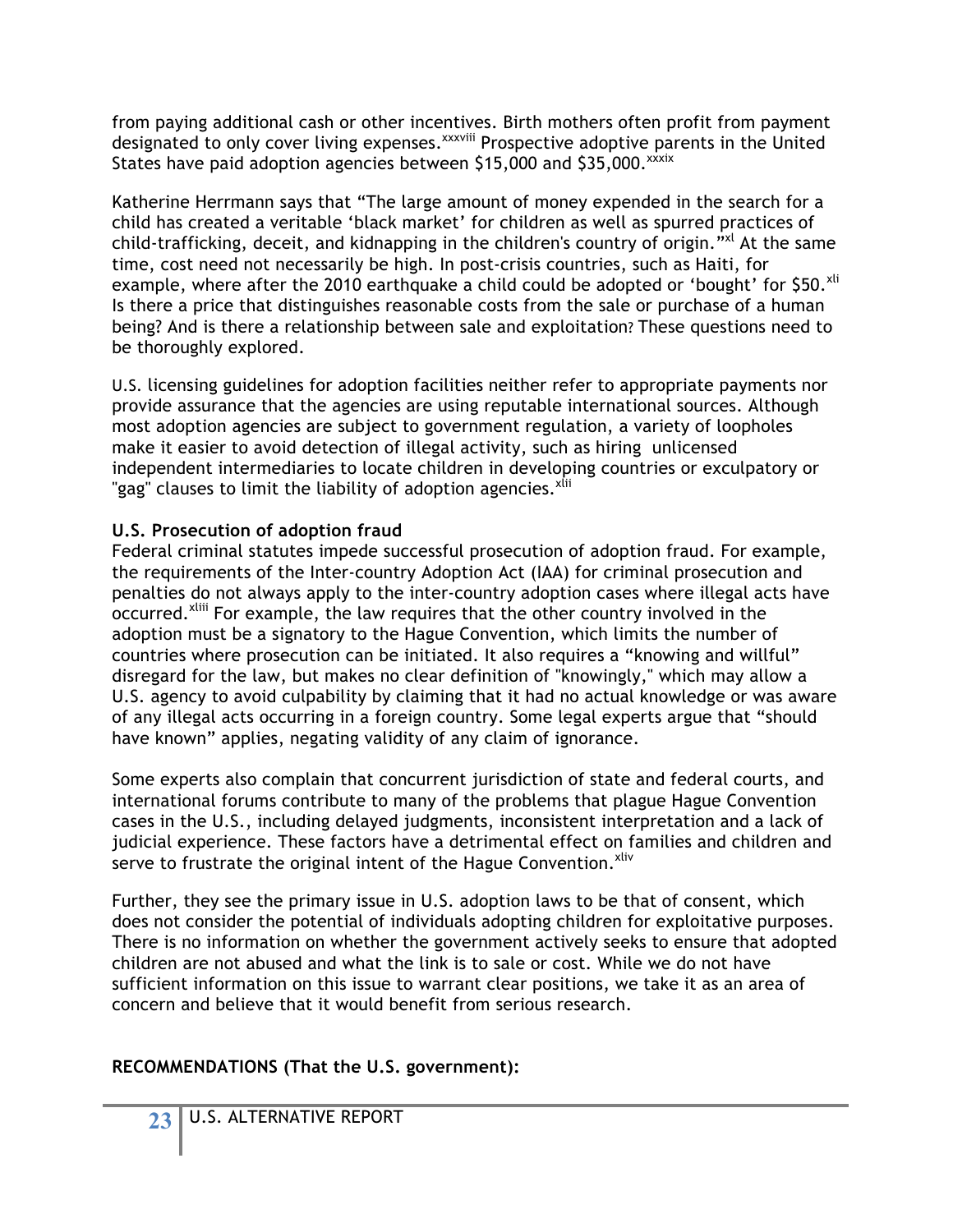1. Develops a more precise and specific definition of what constitutes "reasonable costs" so that there is less room for variation and abuse in the sale of a child. The guideline could include a range of acceptable costs and set a cap on fees charged for adoptive services.

2. Includes corrupt international adoption practices in the concept of "severe forms of trafficking" to allow the TVPA to apply.

3. Increases public awareness by educating prospective parents as well as enforce punishment of adoption agencies and intermediaries who contribute to corruption.

4. Establishes methods to examine the adoption procedure and look for abuse. The U.S. needs to extend its regulation of adoption beyond the point at which the child is received by the adoptive parent. Social workers should be involved throughout the process to ensure that all adoptees, international and domestic, are being properly cared for and not abused or exploited in any way.

5. Modifies the IAA to better define "knowledge" so that it does not necessarily require actual knowledge of transgressions, but rather allows suspicions as grounds for investigation.

6. Better define abuses and increase penalty for abusers. xlv

## **RIGHTS OF CHILD VICTIMS**

### **Overview:**

The U.S. report details numerous procedures and resources to protect the rights of trafficked children, but fails to mention either how these resources are being utilized or by whom. NGOs and others familiar with both non-citizen and citizen and LPR children point out a failure to translate these resources into practices and prevent the United States from serving the best interests of the child victims and protecting their rights required by the Optional Protocol and the TVPA. The circumstances of foreign and U.S. children differ, but they suffer the same consequences: Sketchy and inappropriate training for those charged with identifying and assisting them, childaverse screening and interviewing methods, contradictory state laws and scarce childcentered services result in a huge discrepancy between estimated and found or identified victims as many are deported - disappearing into further exploitative situations – or sent back onto the streets into the hands of their pimps.

#### **Non-citizen unaccompanied children**

The fate of unaccompanied alien children is closely followed by Appleseed.<sup>xlvi</sup> Its findings in a two year study include:

• Large numbers of children estimated at the border with few identified as victims and transferred to HHS/ORR/DUCS for care.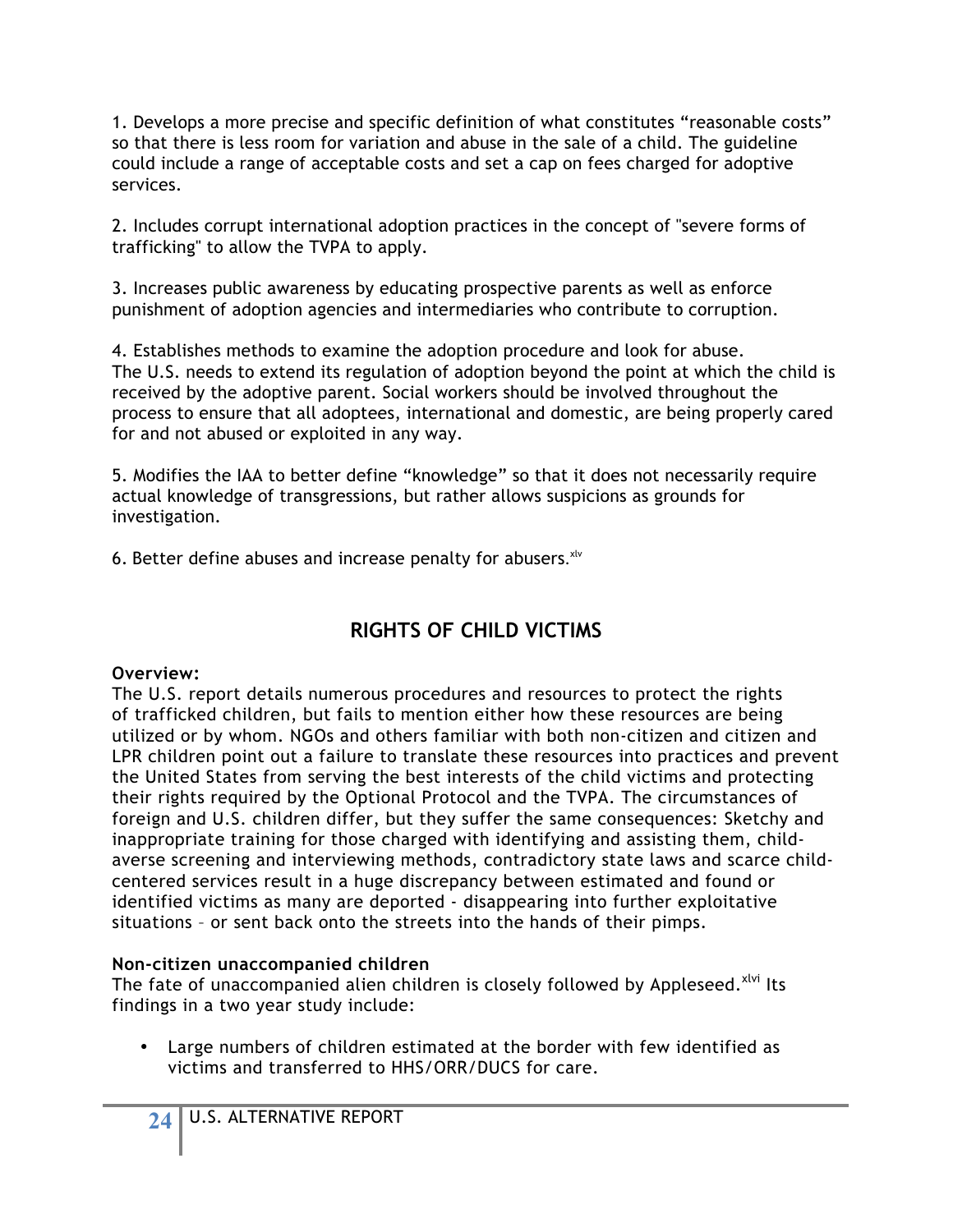- Children interviewed and screened by law enforcement officials in developmentally inappropriate, uncomfortable and even threatening settings that perpetuate fear of telling their stories. Such environments include sector stations with no privacy or separation during processing, no presence of a child advocate or specialist required by the TVPA to inform children of their rights and to provide time or support for them to develop trust.
- Children interviewed by officials who lack experience, knowledge and proper training in trauma-informed interviewing, child development and health; interviews are perfunctory, superficial and serve the convenience of the officials rather than the best interests of children.
- Children apprehended along the U.S.-Mexican border often turned over to the Mexican immigration officials and/or rapidly deported. Many deportations are recorded as voluntary because children agree to or even request them. But interviews reveal that this is primarily because they do not know their rights and believe that they have only two options: deportation or jail in the U.S. Safe repatriation is still not taking place, despite efforts of the most recent TVPA to address it. Children are sent out of the country without follow up or identification of caring adults. Sponsors, including family both within the U.S. and in Mexico or other countries in the region are insufficiently vetted and screened, leaving children vulnerable to further abuse, exploitation, neglect and violence.
- The Appleseed study traces many of these problems to the fact that the DHS/ Office of Border Control (OBC) is in charge of investigating children. OBC is a lawenforcement agency whose top priority and training is to protect the border against external threats, its training totally antithetical to conduct the childcentric interviewing required by the TVPA.

### **Domestic children**

The U.S. report does not address the critical disconnect between the TVPA and state prostitution laws, which permit the legal arrest and detention of prostituted minors. Under the TVPA any minor engaged in sex for money or services, is a victim; 'consent,' on which state laws determine the criminality is irrelevant. The U.S. claims that it has no legal jurisdiction over criminal laws of states and cannot interfere. But it can show leadership – including incentives, public awareness campaigns and other actions to move states to change their laws and policies related to prostituted minors and to exploiters.

The U.S. report does cite new safe harbor-type laws that prohibit the arrest, prosecution and detainment of all minors and require protection and services. But currently only six states have passed such laws and there are still weaknesses evident in the laws that have been enacted. For example, most only protect children under 16 years old while 16 and 17 year olds may be still treated in the adult criminal justice system. In addition, there are still very limited services targeted to these children.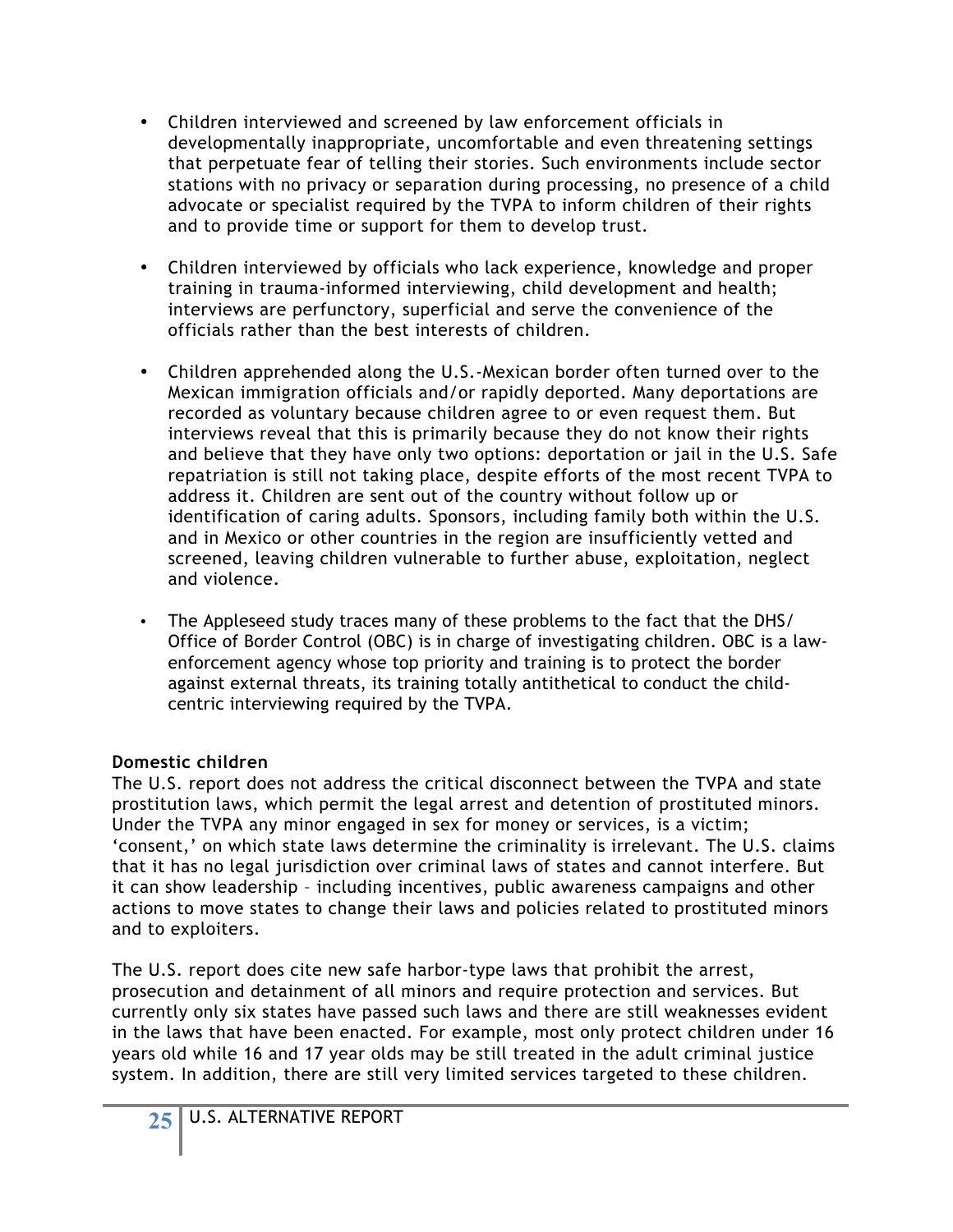While they might not be arrested, they are left to their own devices and still vulnerable to repeated exploitation. And finally, evidence is still lacking to show whether arrests of juveniles for other offenses related to prostitution in these six states have slowed.

Some sympathetic law-enforcement and other officials argue that the abysmal lack of services compels them to detain sexually exploited girls as the only way to protect them from perpetrators. NGOs understand and may empathize but do not support this approach and urge rather to increase services that protect the rights of these children and serve their best interests.

Another concern is how to protect the rights of the accused without violating the rights of child victims. Fiona Raitt writes about the American adversarial system in which the defense council may accuse the child of lying, or insist that s/he is exaggerating, noting the lack of a requirement that the defense council have specific training or qualifications before cross examining even very young children. Such a process does not take into consideration the trauma of many children who refuse to cooperate with the law because they fear retribution by a perpetrator or defend him as a boyfriend. Nor does the U.S. address how it evaluates children's ability to testify*. xlvii*

### **Services**

Both non-citizen and citizen or LPR children identified as victims are entitled to a long inventory of different services. Yet, the U.S. report says little about how a victim actually receives or is even informed about these services. Contributors to this report are nearly unanimous in pointing to the widespread unavailability of services to prostituted children either because they are unenforced or do not exist.

Foreign and domestic children are treated separately from each other by law and by agency to whose care they are assigned. The TVPA was written to allow non-citizen children to receive services through the Unaccompanied Refugee Minor programs through the DHHS/ORR when they were identified in the United States as victims. The law included foreign children because it was assumed that U.S. children were already eligible for all kinds of benefits, such as food stamps, Medicaid and free school lunch for which non-citizen children were not eligible. But as many are aware, U.S. children are just not getting these services, in large part because they are so infrequently identified as victims with the right to protection. More often, a girl is with a pimp (who is likely not signing her up for Medicaid); or he is a runaway and homeless youth, living on the streets or caught up in the criminal justice system.

Children arrested for the crime of prostitution are not identified as victims and therefore remain in the in criminal justice system rather than being referred to child welfare for victim services to which they are entitled. They may also come to the attention of state CPS workers who are unable to adequately respond to their needs. CPS is not referred sexually exploited children by either hotlines or police; and they are only taking care of children who are being abused by their families or neighbors and not those who may be being sold in the sex trade.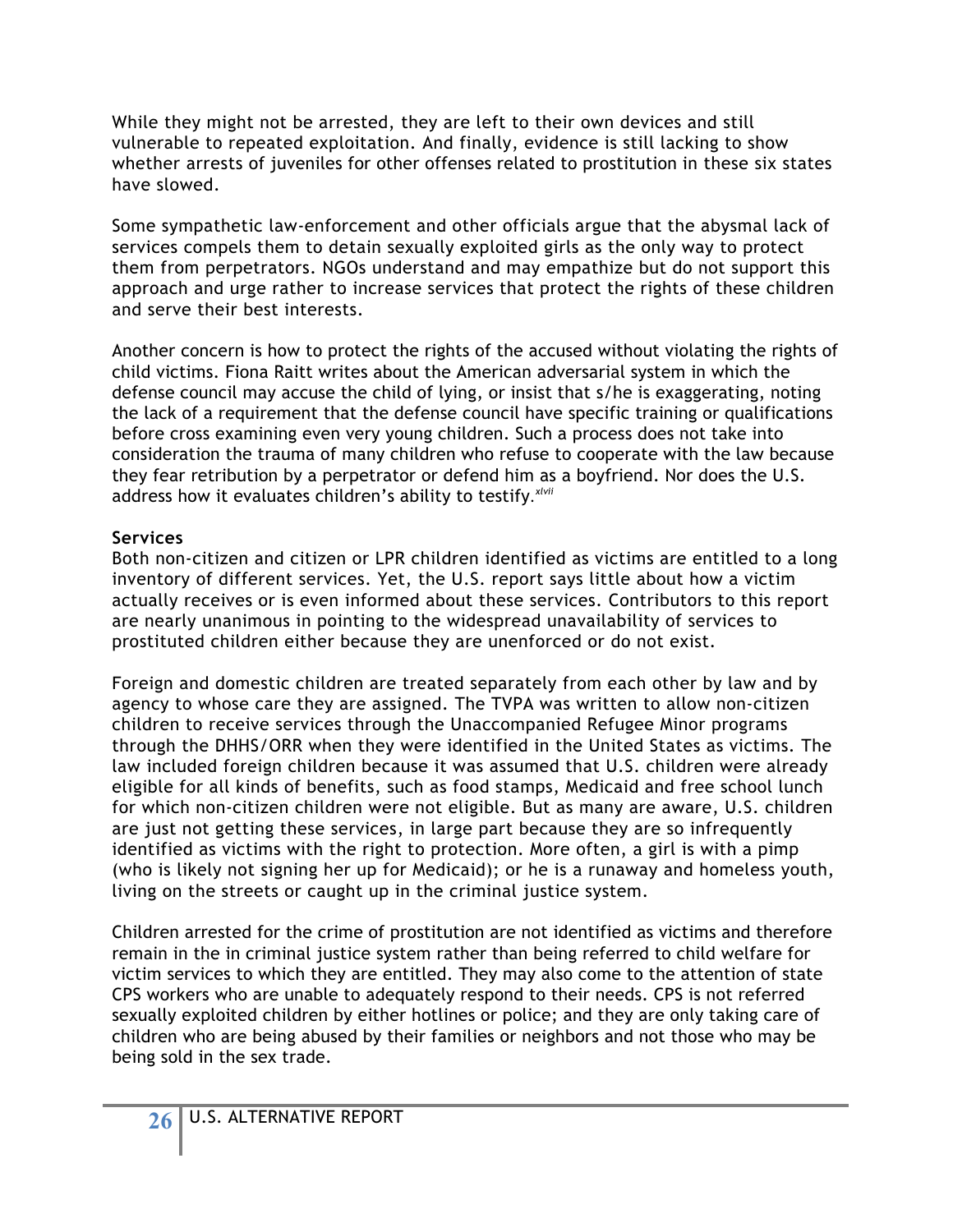Safe residential facilities for prostituted children are few and far between. At a 2010 hearing before the Senate Committee on the Judiciary, Subcommittee on Human Rights and the Law, a social service provider for sex-trafficked youth testified that 12 organizations throughout the country specialize in providing services for minor victims of sex trafficking, and collectively have fewer than 50 beds for victims. While there are probably more beds now, by far the majority are provided through voluntary organizations not federal funding. xlviii,

Other facilities for citizen and LPR children, such as runaway and homeless youth shelters as well as foster care services show no evidence of meeting the needs of victims or keeping them secure from pimps/traffickers and other abusers.<sup>xlix</sup> In fact, they are often non-secure settings that invite pimps and traffickers. In its 2009 report on domestic child sex trafficking, Shared Hope International identified only five residential facilities nationwide that provide protective shelter, defined as a facility with the ability to separate a victim from a pimp/trafficker and provide the child with a restorative home.  $^{\mathfrak l}$ 

While the situation has improved recently and ECPAT USA has compiled a database of about 80 service providers that claim to be offering services to sexually exploited children, they have not been researched. So currently no one knows whether they are licensed by their states, whether they have beds, from where they receive referrals or what is the quality of their services.

Child Advocacy Centers seem to work well. But they are used mostly for pre-pubescent children who are sexually abused by family, neighbors and others known to them. Training is spotty for these staff to address the teenage girl who calls her pimp her boyfriend and does not seek help because she thinks her life with her pimp is the best she can do*. li*

Many scholars argue for restitution to victims of child pornography. In the past, courts awarded restitution only in cases where the defendant produced and distributed the images, not where the defendants viewed and possessed the images, despite the fact that the Mandatory Restitution for Sex Crimes section of the Violence Against Women Act of 1994 ("Mandatory Restitution section") mandates the issuance of a restitution order for victims of all acts of sexual exploitation.<sup>lii</sup>

These images continue to bring trauma to the victims, at the very least entitling them to compensation. Such fees may also serve as an additional deterrent against using child pornography.

### **RECOMMENDATIONS (That the U.S. government):**

1. Trains all personnel involved in determination of status of unaccompanied immigrant minors to adopt child and victim-centered methods of screening It is suggested by Appleseed that CBP be replaced by a more appropriate agency, such as The U.S. Citizen and Immigration Service, which already conducts asylum interviews of unaccompanied minors who fear persecution.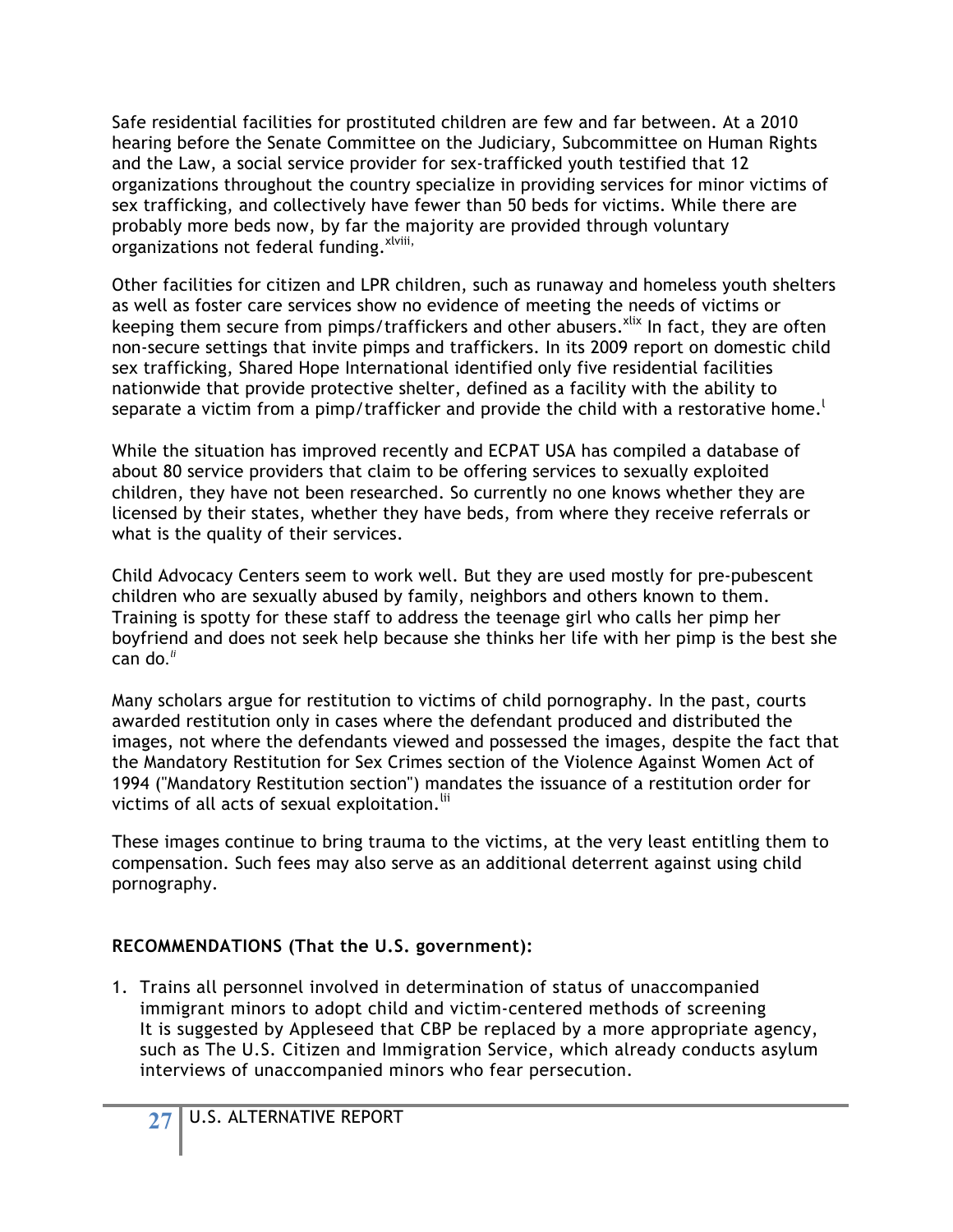- 2. Provides safe, secure and comfortable child-friendly environments for interviewing and screening children to talk about trafficking or other abuse.
- 3. Evaluates training with evidence such as a measurable metric that determines what percentage of participants has changed attitudes, approaches, etc.
- 4. Tracks repatriated children and improves quality and frequency of home studies and follow-up.
- 5. Despite the federal system in which the U.S. government cannot "effect changes directly in state criminal laws" it can and should encourage such efforts. It can provide states with more effective leadership and incentives to change their laws, policies and practices regarding identifying and supporting victims of sexual exploitation. It can begin with following the UNCRC recommendation in its Concluding Observations of the last (2007) report to urge all states to set the upper age for protection of all child victims at 18 years. It can also exert leadership on state legislatures to pass safe harbor-like laws; expand training and services through funding of programs as incentives; and encourage states to expand the mandate of state CPS workers and local child welfare personnel to include CSEC and train them to identify risk factors for trafficking.
- 6. Ensures that defense lawyers for accused perpetrators of child sex trafficking are trained on the sensitivities of examining a child witness. The U.S. government could look at some examples of how the systems of other countries aid child witnesses.
- *7.* Develop and implement programs that account for victims' cultural norms, especially communities such as Native Americans that have long distrusted U.S. authorities due to a history of abuse. liii
- 8. Funds and supports facilities for victims of commercial sexual exploitation that provide safety and protection from perpetrators, trained and supportive staff that care for mental and physical heath have sufficient staff to build trust.

## **Conclusion**

This Alternative Report comes with more than a decade of experience in combating child sex trafficking, or the commercial sexual exploitation of children, within the United States and by U.S. citizens abroad. Its authors have followed major progress of the U.S. government beginning with the passage of the TVPA in 2000 and its reauthorizations. And we have noted steady progress and effort between the initial U.S. government report and this periodic report.

We commend the enactment of strong laws and actions to protect child victims and prosecute traffickers; the efforts to raise awareness through training and anti-trafficking messages; the recent focus on finding a more effective method of data collection and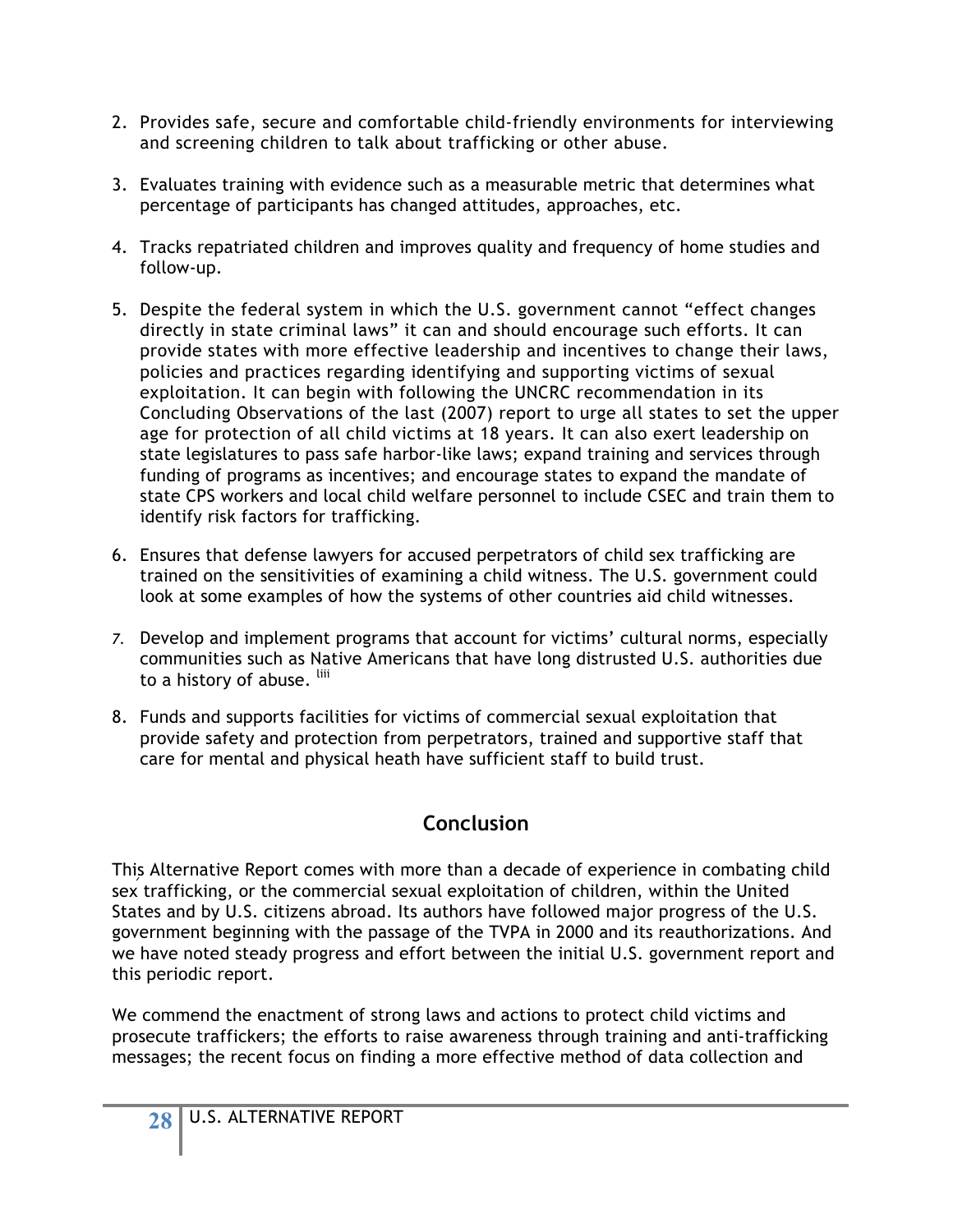analysis – the basic building block of information and identification; and the offices of the federal government that have good cooperation with NGOs.

Recognizing this progress as well as the inherent challenges in the continuing task, this report has highlighted several areas where more attention and effort are required. Among others: 1) Separating trafficked children from adults in all aspects of information gathering. 2) Instituting and supporting federally funded services and shelters for children. 3) Targeting its training on the right groups and individuals, deepening the content and reaching into the communities where it is most needed. 4) Complementing its prosecution-centric approach to prevention with a more public health and childcentered approach in order to reach the countless vulnerable children otherwise ignored, unprotected and at major risk. 5) Collaborating more effectively with the states to help change their laws. The paradigm has shifted slightly but a great deal more is needed.

Finally, it is important for the U.S. government to keep monitoring and evaluating its own progress and asking itself what is working and what is not. What does it need to do more of, better, and/or differently? Are its efforts achieving results? Are its campaigns reaching or even aiming at the right audiences? Are its laws being implemented?

We strive for a world in which no child, whether in the United States or abroad, is commercially sexually exploited. The United States should be a leader in this area. As members of civil society in the United States and as critical stakeholders in this enormous endeavor, we look forward to further progress and to help guide the UNCRC and ultimately U.S. policy makers toward the next steps needed to protect children from having their rights violated every day through prostitution, pornography and trafficking.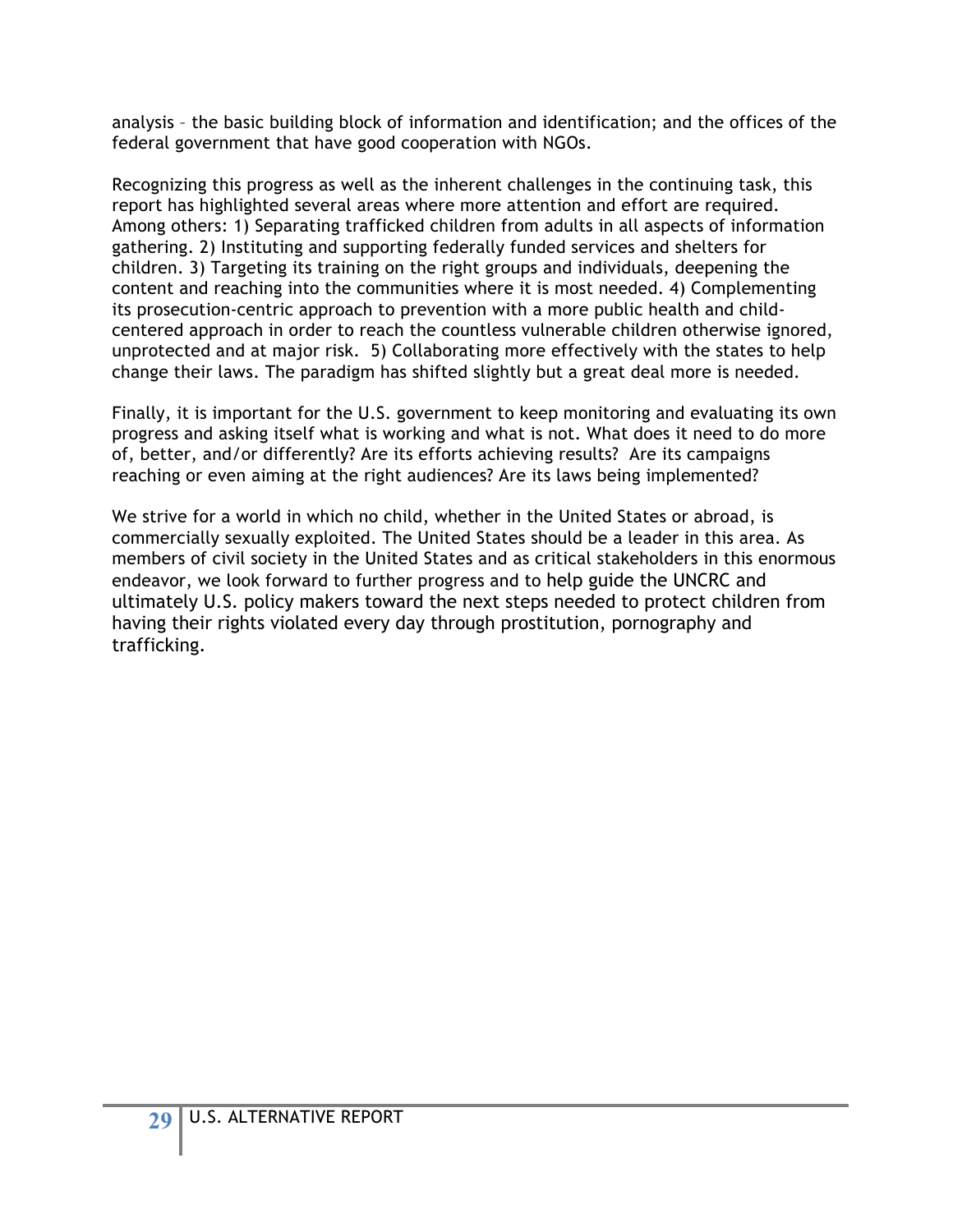#### **NOTES**

<sup>v</sup> Finklea, K., Fernandes-Alcantara, A., Siskin, A., *Sex Trafficking of Children in the United States: Overview and Issues for Congress,* Congressional Research Service*,* (June 21, 2011). vi Appleseed, *Children at the Border: The Screening, Protection and Repatriation of* 

*Unaccompanied Mexican Minors*, (2011).

vii Stransky, M. and Finkelhor, D., *How many juveniles are involved in prostitution in the U.S.?* Crimes Against Children Research Center. University of New Hampshire, Durham, NH, (2008) Retrieved from: http://www.unh.edu/ccrc/prostitution/ Juvenile\_Prostitution\_factsheet.pdf viiiAppleseed, *Children at the Border: The Screening, Protection and Repatriation of Unaccompanied Mexican Minors*, (2011).

ix Godziak, E. and Bump, M., *Victims no longer: Research on child survivors of trafficking for sexual and labor exploitation in the United States.* Washington: Georgetown University's Institute for the Study of International Migration through a grant from NIJ, 7, (2008).<br><sup>x</sup> Ibid.

xi Jessica Ashley, *The commercial sexual exploitation of children and youth in Illinois,* (January 2008*).* Retrieved from: http://g.virbcdn.com/\_f/files/0f/FileItem-149882-csecAsley2008icjia.pdf xii National Human Trafficking Resource Center (NHTRC), *Data Breakdown Child Victims of Human* 

*Trafficking report*, (December 2011).<br><sup>xiii</sup> Smith, L. A., Healy Vardaman, S. and Snow, M. A., *The National Report on Domestic Minor Sex Trafficking: America's Prostituted Children*, p. v , (2009); The Action Group To End Human Trafficking and Modern-Day Slavery, *Recommendations for Fighting Human Trafficking he United States and Abroad*, p. 30, (November 2008). Retrieved from:

http://www.freetheslaves.net/Document.Doc?id=96; Hsu, S. S., "*Delay in Immigration Raids May Signal Policy Change*", Washington Post, (March 29, 2009). Retrieved from:

http://www.washingtonpost.com/wp-yn/content/article/2009/03/28/AR2009032801751.html xiv *San Antonio Current, "Underage sex trafficking is everywhere local law enforcement looks, but will their budgets hold out," (February 8, 2012).* Retrieved from:

http://sacurrent.com/news/underage-sex-trafficking-is-everywhere-local-law-enforcement-looks-<br>but-will-their-budgets-hold-out-1.1268733

<sup>xv</sup> Natnael Moges, *Unpublished informational memo*, (2011).<br><sup>xvi</sup> Collected from meeting discussions.

xvii Appleseed, *Children at the Border: The Screening, Protection and Repatriation of* 

*Unaccompanied Mexican Minors*, (2011). xviii O'Connell Davidson, J., "Sex Tourism and Child Prostitution" in *Tourism and Sex: Culture, Commerce and Coercion (Leisure and Recreation)*. Clift, S. and Carters, S. eds., 54-5 (2000). <br><sup>xix</sup> Ibid.

i U.S. Department of Justice, *The National Strategy for Child Exploitation Prevention and Interdiction: A Report to Congress, (August 2010).*<br><sup>ii</sup> Appleseed, *Children at the Border: The Screening, Protection and Repatriation of* 

*Unaccompanied Mexican Minors,* (2011).

<sup>&</sup>lt;sup>iv</sup> Shared Hope International, ECPAT-USA and the Protection Project of the Johns Hopkins University School of Advanced International Studies, *Report from the U.S. Midterm Review on the Commercial Sexual Exploitation of Children in America,* (2006).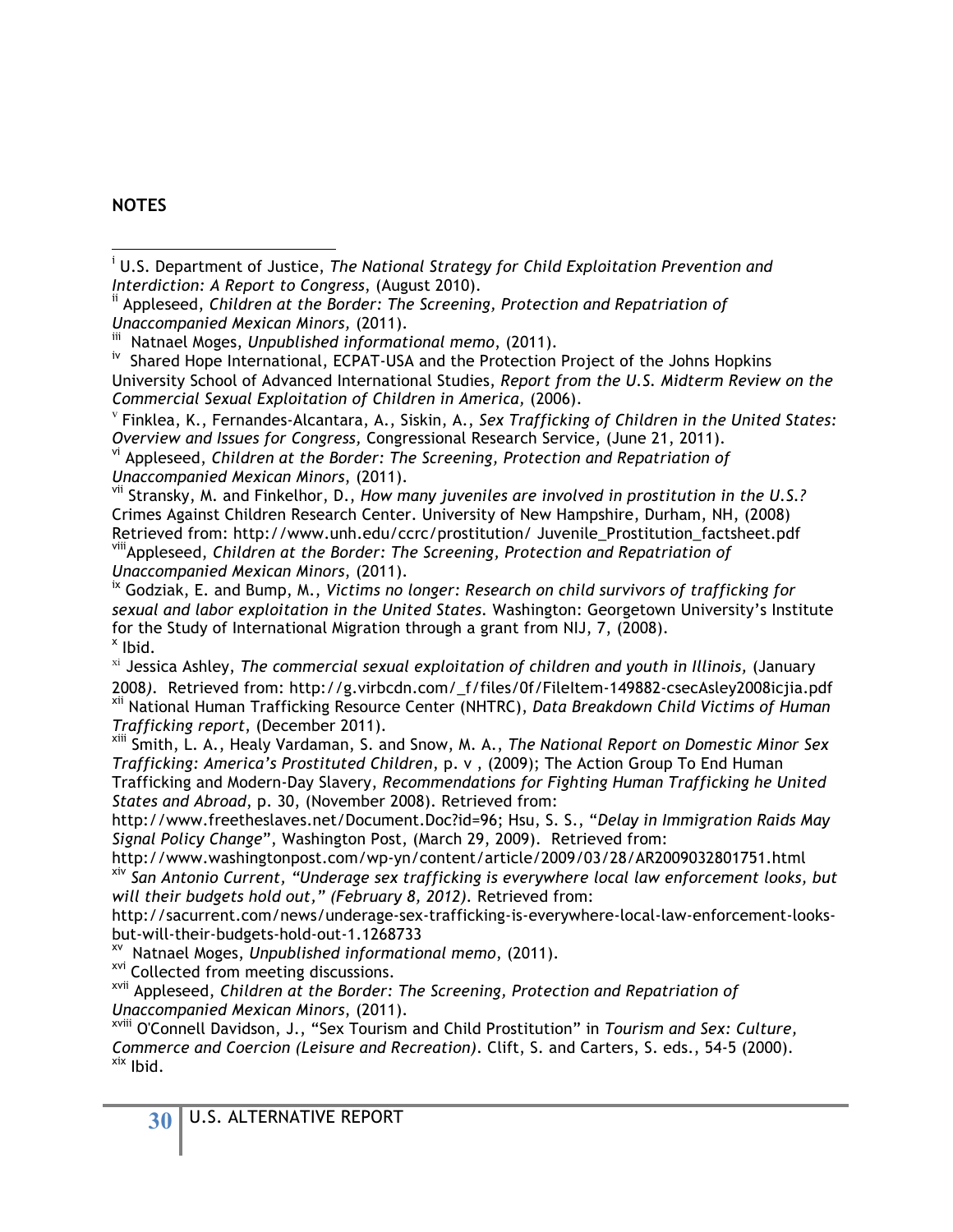<sup>xx</sup> "Safe Harbor" laws vary from state to state, but the primary principle behind these laws is that that sexually exploited children under 18 years old should be referred to the child welfare system for assistance and protection when they are identified in the criminal justice system. A thorough discussion of the types of state laws that would protect children is at:

http://www.sharedhope.org/WhatWeDo/BringJustice/PolicyRecommendations/ProtectedInnocenc eInitiative.aspx.do

xxi Koepplinger, S., *Sex trafficking of American Indian Women and Girls in Minnesota, (2008).* Retrieved from:

http://www.stthomas.edu/law/programs/journal/Volume6num1/Koepplinger\_final\_pd.pdf/ xxii Hopkins, K., "*Alaska native girls are targets of sex traffickers, police warn",* (December 3, 2010), The Anchorage Daily News. Retrieved from:

http://www.mcclatchydc.com/2010/12/03/104672/alaska-native-girls-are-targets.html xxiii Pierce, A., & Koepplinger, S. *New language, Old Problem: Sex Trafficking of American Indian Women and Children*, (2011). Retrieved from: http://www.vawnet.org/research/printdocument.php?doc\_id=2971&find\_type=web\_desc\_AR

*xxiv* Ibid. *xxv* Ibid.

xxvi Curtis, R., Terry, K., Dank, M., Dombrowski, K. & Khan, B., *Commercial Sexual Exploitation of Children in New York City, Volume One: The CSEC Population in New York City: Size, Characteristics, and Needs*, (December 2008).

xxvii A former Assistant Coach at Penn State University was indicted recently for accusations of child sexual abuse. The accusations extent from 1994 to 2009, though no action was taken against him by the University or any other authorities. It is suspected that the university attempted to cover up or at least ignore the abuse.

xxviii Jonathan Todres, *Taking Prevention Seriously: Developing a Comprehensive Response to Child Trafficking and Sexual Exploitation*, 43 VANDERBILT JOURNAL OF TRANSNATIONAL LAW 1, 25-26 (2010); Mike Dottridge, *Young People's Voices on Child Trafficking: Experiences from South Eastern Europe* (UNICEF Innocenti Working Papers, Paper No. IWP-2008-05, 2008), *available at*  http://www.unicef-irc.org/publications/pdf/iwp\_2008

\_05.pdf

xxix Mike Dottridge, *Young People's Voices on Child Trafficking: Experiences from South Eastern Europe,* at vi (UNICEF Innocenti Working Papers, Paper No. IWP-2008-05, 2008), *available at*  http://www.unicef-irc.org/publications/pdf/iwp\_2008

\_05.pdf

xxx Jonathan Todres, *Moving Upstream: The Merits of a Public Health Law Approach to Human Trafficking*, 89 North Carolina Law Review 447, 470-480 (2011).

xxxiTodres, J., *Moving upstream: The merits of a public health law approach to human trafficking*,

89 N.C. L. REV. 447, (2011).<br><sup>xxxii</sup> Shared Hope International, *The Protected Innocence Challenge: State Report Cards on the* Legal Framework of Protection for the Nation's Children, (2011). Retrieved from:

http://www.sharedhope.org/WhatWeDo/BringJustice/PolicyRecommendations/ProtectedInnocenc eInitiative.aspx.do

xxxiii See e.g., United States v. Jungers, 2011 U.S. Dist. LEXIS 139788, *appeal filed*; United States v. Bonestroo, 2012 U.S. Dist. LEXIS 981, *appeal filed*; Indictment at 1, United States v. Oflyng, No. 09-00084-01-CR-W-SOW (W.D. Mo. March 10, 2009); see also News Release, U.S. Department of Justice, Office of the Unites States Attorney for the Western District of Missouri, Human Trafficking Rescue Project, Operation Guardian Angel, Final Defendant Pleads Guilty to Sex Trafficking of a Child, (December 18, 2009),

http://www.justice.gov/usao/mow/news2009/mikoloyck.ple.htm

Orndorf, M., *The secret world of child sex tourism: Evidentiary and procedural hurdles of the protect act*, 28 Penn St. Int'l L. Rev. 789, (2010).

**31** U.S. ALTERNATIVE REPORT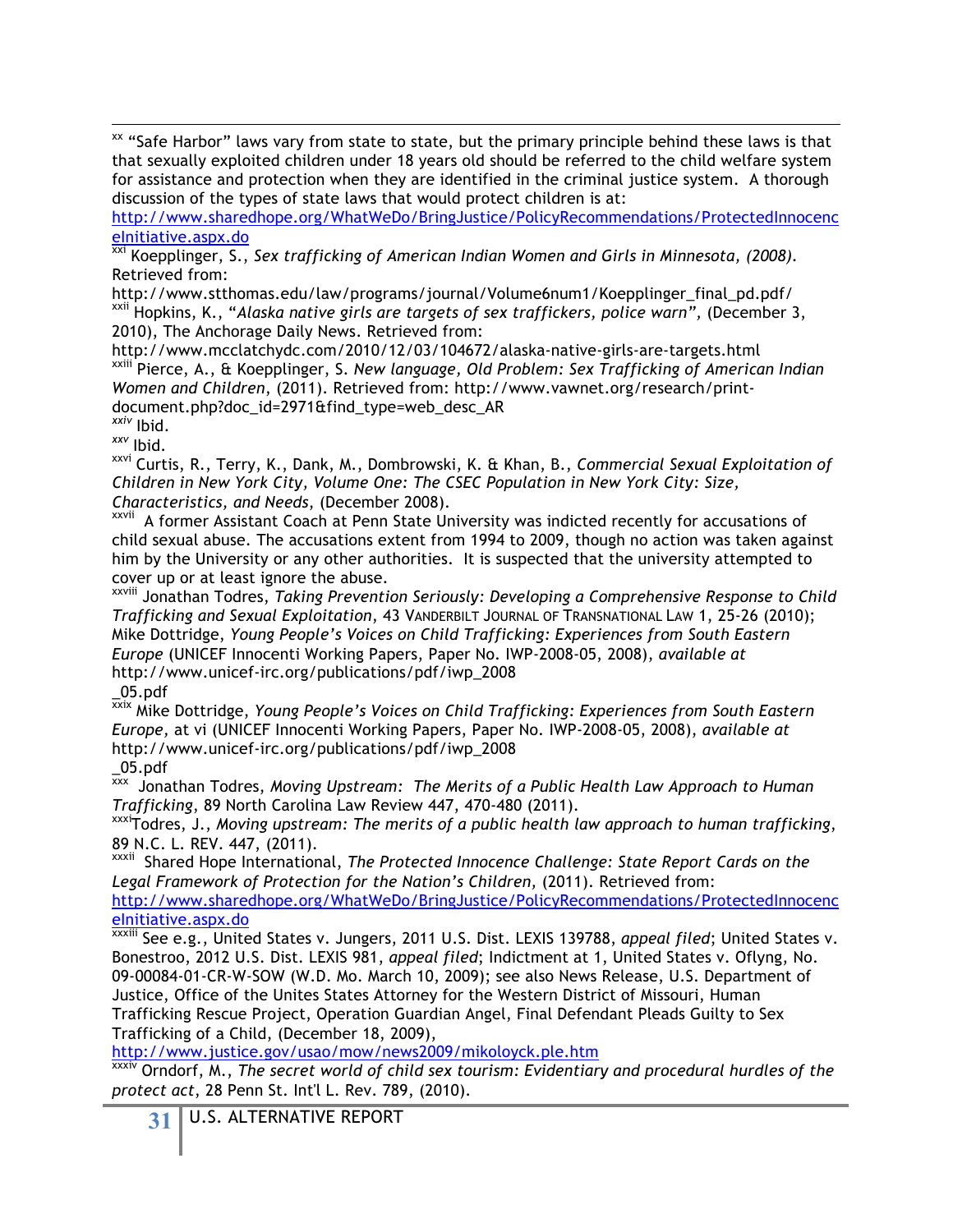xxxv Hall, J. A., *Sex offenders and child tourism, the case for passport revocation,* 18 Va. J. Soc. Pol'y & L. 153, (2011). Citing Panel: The Sexual Exploitation of Children in Travel and Tourism,<br>Business Unusual Winnipeg Global Thematic Consultation, University of Winnipeg.

XXXVI Kendall, V. M., Greasing the palm: An argument for increased focus on public corruption in the fight against international human trafficking, 44 Cornell Int'l L.J. 33, at 34, (2011). xxxvii Urban Justice Center, *Behind Closed Doors*, (2005). Retrieved from:

http://sexworkersproject.org/downloads/BehindClosedDoorsES.pdf; The Young Women's Empowerment Project in Chicago created a campaign around protecting street youth from police corruption. Retrieved from: http://ywepchicago.wordpress.com/our-work/our-campaign xxxviii Carroll, A. B., *Reregulating the Baby Market: A Call for a Ban on Payment of Birth-Mother Living Expenses*, 59 U. Kan. L. Rev. 285, (2011).

xxxix Herrmann, K., *Reestablishing the humanitarian approach to adoption: The legal and social change necessary to end the commodification of children*, 44 Fam. L.Q. 409, (2010). Citing Graff,

E. J. The Lie We Love, FOREIGN POLICY, at 60, (Nov.-Dec. 2008).<br><sup>xl</sup> Herrmann, K., *Reestablishing the humanitarian approach to adoption: The legal and social change necessary to end the commodification of children*, 44 Fam. L.Q. 409 at 411 (2010).<br><sup>xli</sup>Atzet, I., *Post-crisis actions to prevent international child trafficking*, 12 J. L. & Fam. Stud.

499, (2010).<br><sup>xlii</sup> Herrmann, K., *Reestablishing the humanitarian approach to adoption: The legal and social*<br>change necessary to end the commodification of children, 44 Fam. L.Q. 409 at 423, (2010).

*change necessary to end the commodification of children*, 44 Fam. L.Q. 409 at 423, (2010). xliii Rasor, K., Rothblatt, R. M., Russo, E.A. & Turner, J A., *Imperfect remedies: The arsenal of criminal statutes available to prosecute international adoption fraud in the United States*. 55 N.Y.L. Sch. L. Rev. 801, (2010/2011).<br><sup>xliv</sup> Lesh, E., *Jurisdiction Friction and the Frustration of the Hague Convention: Why International* 

*Child Abduction Cases Should be Heard Exclusively by Federal Courts*, 49 Fam. Ct. Rev. 170, at

172, (2011).<br><sup>xlv</sup>Rasor, K., Rothblatt, R. M., Russo, E.A. & Turner, J A., *Imperfect remedies: The arsenal of criminal statutes available to prosecute international adoption fraud in the United States,* 55

N.Y.L. Sch. L. Rev. 801, (2010/2011).<br><sup>xlvi</sup> Appleseed, *Children at the Border: The Screening, Protection and Repatriation of*<br>Unaccompanied Mexican Minors, (2011).

*Unaccompanied Mexican Minors*, (2011). xlvii Raitt,F. E., *Judging Children's Credibility: Cracks in the Culture of Disbelief or Business as Usual?,* 13 New Crim. L. Rev. 735, (2010).<br><sup>xlviii</sup> Smith, L. A., Healy Vardaman, S. and Snow, M. A., *The National Report on Domestic Minor Sex* 

*Trafficking: America's Prostituted Children*, (2009); U.S. Congress, Senate Committee on the Judiciary, Subcommittee on Human Rights and the Law, Child Prostitution and Sex Trafficking, testimony of Rachel Lloyd, Executive Director and Founder of Girls Educational & Mentoring Services (GEMS), 111th Cong., 2nd sess., February 24, 2010; Clawson and Grace, *Finding a Path to Recovery: Residential Facilities for Minor Victims of Domestic Sex Trafficking,* pp. 2-4, 9, (2009). Retrieved from:

http://digitalcommons.unl.edu/cgi/viewcontent.cgi?article=1009&context=humtraffdata. At the time of the study in 2007, the researchers identified only four facilities specific to the population across the country: Girls Educational and Mentoring Services (GEMS) Transition to Independent Living (TIL) program in New York; Standing Against Global Exploitation (SAGE) Safe House in San Francisco; Children of the Night in Los Angeles County; and Angela's House in a rural community outside Atlanta.

xlix Ibid.

<sup>l</sup> Smith, L. A., Healy Vardaman, S. and Snow, M. A., *The National Report on Domestic Minor Sex Trafficking: America's Prostituted Children*, (2009); p. 67.

li Discussion among participants at Chicago planning meeting.